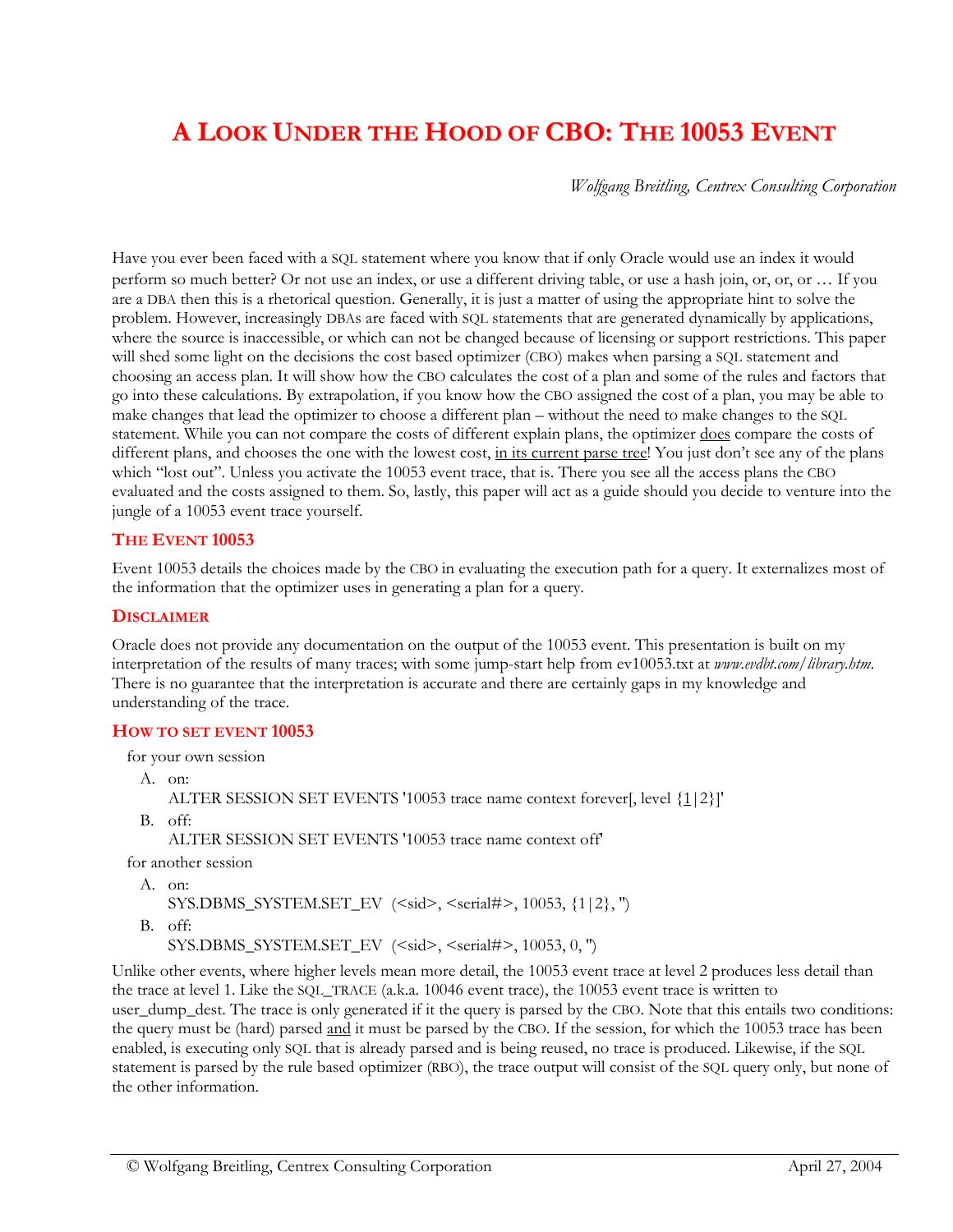- **Q** When, aside from a rule hint and optimizer\_goal = rule, is a statement parsed by the RBO rather than the CBO?
- **A** When <u>none</u> of the tables in the query is analyzed.

Contrary to a popular myth, the absence of statistics on a table does not mean that the RBO is being used. As long as at least one table in the query has statistics, the CBO will parse the query. We will see what it does for the missing statistics of unanalyzed tables.

- **Q** When, despite optimizer\_goal = rule or the absence of any statistics for all tables in the query, is a statement parsed by the CBO rather than the RBO?
- **A** When a hint is used in the query. The presence of a hint other than rule will always force the use of the CBO.
- **Q** How do you guarantee that a SQL statement gets parsed in order to generate a 10053 trace but avoid that it actually gets executed – which could take hours; after all that is why you were called to tune it.
- **A** There are different techniques. One suggestion is to add an "and 0=1" predicate to the SQL. I personally do not like that. First, it does not guarantee that the statement is parsed and secondly, I would never be sure that the added predicate does not change the access plan. I simply explain the statement.

# **TRACE CONTENTS**

The trace consists of 6 sections:

**Ouerv** Parameters used by the optimizer Base Statistical Information Base Table Access Cost General Plans Recosting for special features

This paper and presentation covers the first four and some information on the fifth (Join Order and Method Computations). We will use the trace for a simple query to look at each of the sections:

```
select dname, ename from emp, dept 
where emp.deptno = dept.deptno 
and ename = :b1
```
A trace of even a moderately complex query can easily go into megabytes in size.

## **QUERY**

This is the most easily understood of the sections. It is simply the SQL that is being parsed. If the statement is parsed by the rule base optimizer then the trace does not extent beyond the query section. Remember, there are 3 reasons why a SQL may be parsed by the RBO:

- 1 optimizer\_mode or optimizer\_goal are set to rule
- 2 the statement contains a "rule" hint
- 3 None of the tables in the statement is analyzed *and* the statement does not contain any hints.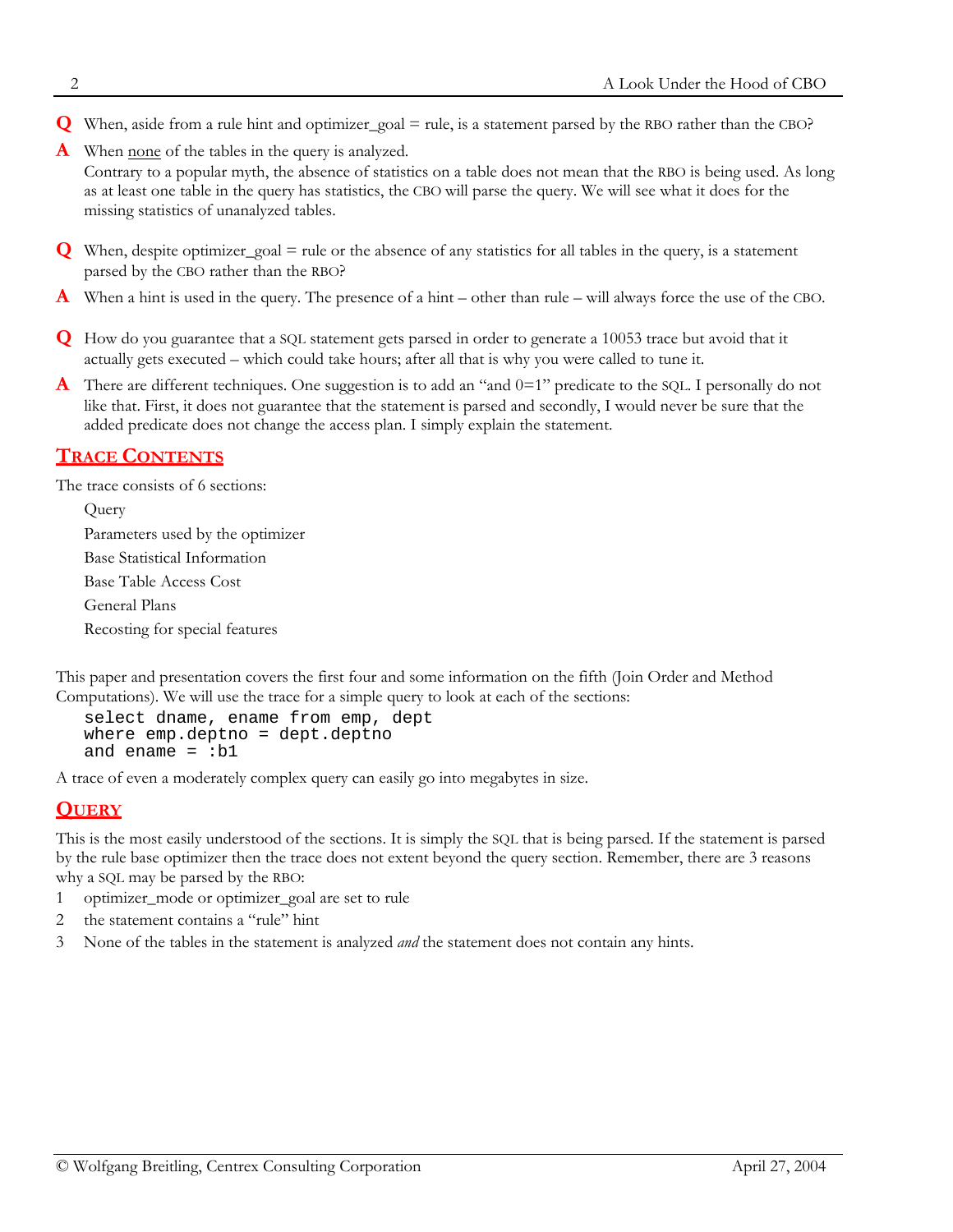```
Oracle8i Enterprise Edition Release 8.1.7.0.0 - Production<sup>1</sup>
… 
*** SESSION ID:(10.372) 2001-11-27 21:06:39.781 
OUERY
explain plan set statement_id='d' for 
select dname, ename from emp, dept 
where emp.deptno = dept.deptno 
and ename = :b1
```
#### **PARAMETERS USED BY THE OPTIMIZER**

In this section of the trace the optimizer lists all the init.ora parameters that have an influence on the access plan. The list changes from Oracle version to version. This here is the list for 8.1.7:

```
***************************************
PARAMETERS USED BY THE OPTIMIZER
********************************
OPTIMIZER_FEATURES_ENABLE = 8.1.6
OPTIMIZER_MODE/GOAL = Choose
OPTIMIZER PERCENT PARALLEL = 0HASH_AREA_SIZE = 131072
HASH_JOIN_ENABLED = TRUE
HASH_MULTIBLOCK_IO_COUNT = 0
OPTIMIZER_SEARCH_LIMIT = 5
PARTITION_VIEW_ENABLED = FALSE
_ALWAYS_STAR_TRANSFORMATION = FALSE
_B_TREE_BITMAP_PLANS = FALSE
STAR_TRANSFORMATION_ENABLED = FALSE
_COMPLEX_VIEW_MERGING = FALSE
_PUSH_JOIN_PREDICATE = FALSE
PARALLEL_BROADCAST_ENABLED = FALSE
OPTIMIZER_MAX_PERMUTATIONS = 80000
OPTIMIZER_INDEX_CACHING = 0
OPTIMIZER_INDEX_COST_ADJ = 100
QUERY_REWRITE_ENABLED = TRUE
QUERY_REWRITE_INTEGRITY = ENFORCED
_INDEX_JOIN_ENABLED = FALSE
_SORT_ELIMINATION_COST_RATIO = 0
_OR_EXPAND_NVL_PREDICATE = FALSE
_NEW_INITIAL_JOIN_ORDERS = FALSE
_OPTIMIZER_MODE_FORCE = TRUE
```
<span id="page-2-1"></span>\_OPTIMIZER\_UNDO\_CHANGES = FALSE \_UNNEST\_SUBQUERY = FALSE \_PUSH\_JOIN\_UNION\_VIEW = FALSE \_FAST\_FULL\_SCAN\_ENABLED = TRUE \_OPTIM\_ENHANCE\_NNULL\_DETECTION = TRUE \_ORDERED\_NESTED\_LOOP = FALSE \_NESTED\_LOOP\_FUDGE = 100 \_NO\_OR\_EXPANSION = FALSE \_QUERY\_COST\_REWRITE = TRUE QUERY\_REWRITE\_EXPRESSION = TRUE \_IMPROVED\_ROW\_LENGTH\_ENABLED = TRUE \_USE\_NOSEGMENT\_INDEXES = FALSE \_ENABLE\_TYPE\_DEP\_SELECTIVITY = TRUE \_IMPROVED\_OUTERJOIN\_CARD = TRUE \_OPTIMIZER\_ADJUST\_FOR\_NULLS = TRUE  $OPTIMIZE$ R $CHOOSE$  $PERMUTATION = 0$ \_USE\_COLUMN\_STATS\_FOR\_FUNCTION = FALSE \_SUBQUERY\_PRUNING\_ENABLED = TRUE \_SUBQUERY\_PRUNING\_REDUCTION\_FACTOR = 50 \_SUBQUERY\_PRUNING\_COST\_FACTOR = 20 \_LIKE\_WITH\_BIND\_AS\_EQUALITY = FALSE \_TABLE\_SCAN\_COST\_PLUS\_ONE = FALSE \_SORTMERGE\_INEQUALITY\_JOIN\_OFF = FALSE \_DEFAULT\_NON\_EQUALITY\_SEL\_CHECK = TRUE \_ONESIDE\_COLSTAT\_FOR\_EQUIJOINS = TRUE DB\_FILE\_MULTIBLOCK\_READ\_COUNT = 32 SORT\_AREA\_SIZE = 131072

## **BASE STATISTICAL INFORMATION**

Next the trace lists the base statistics for all tables in the query and their indexes. The base statistics consist of:

#### *FOR TABLES:*

 $\overline{a}$ 

| Trace label    | dba_tables column |                                                          |
|----------------|-------------------|----------------------------------------------------------|
| <b>CDN</b>     | NUM ROWS          | The cardinality $=$ number of rows of the table          |
| <b>NBLKS</b>   | <b>BLOCKS</b>     | The number of blocks below the high water mark           |
| TABLE_SCAN_CST |                   | The estimated cost in $I/O$ to full-table-scan the table |
| AVG ROW LEN    | AVG ROW LEN       | The average length of a row                              |

<span id="page-2-0"></span><sup>&</sup>lt;sup>1</sup> Text like this, surrounded by a box, is copied from an actual 10053 trace.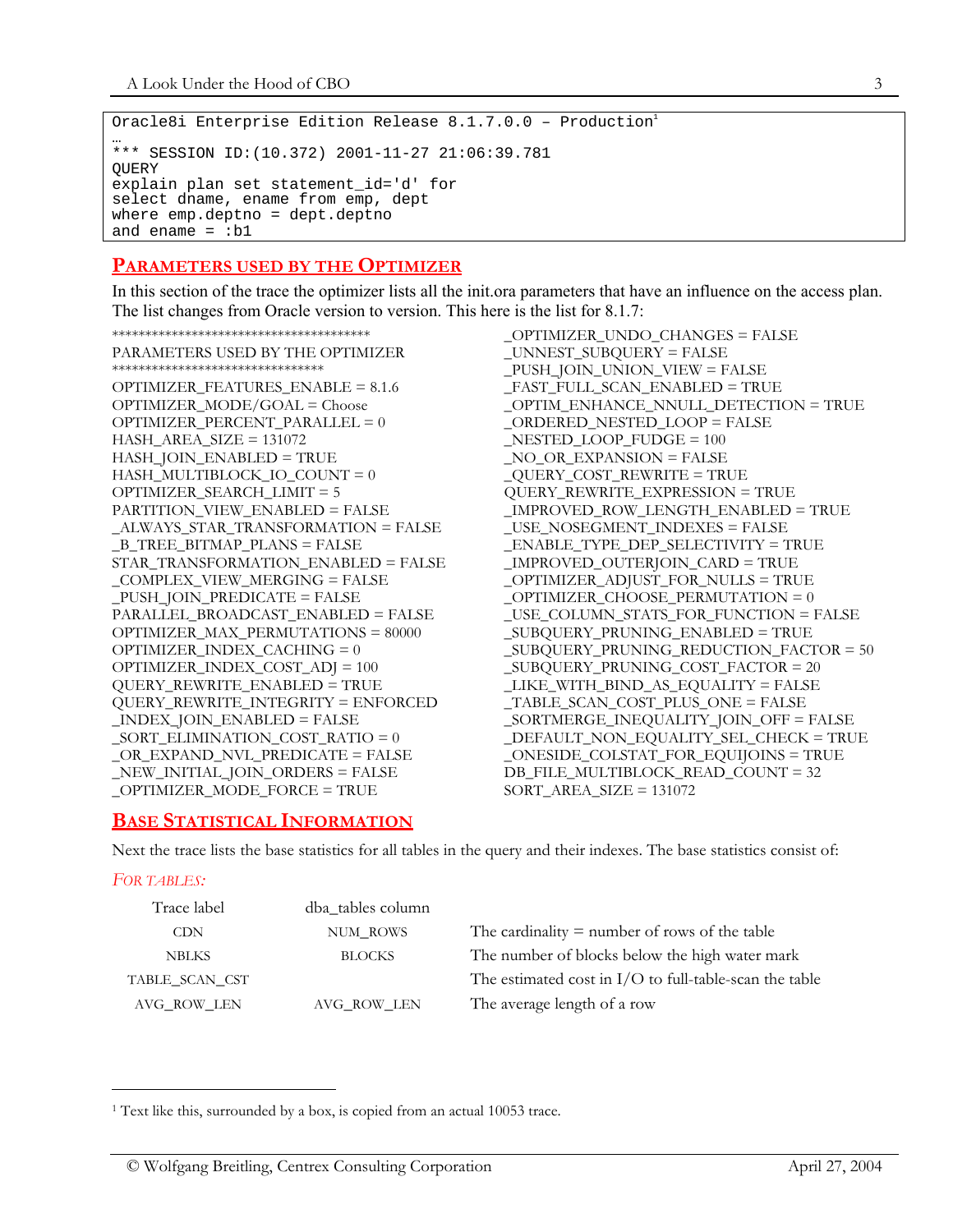| FOR INDEXES:                                                         |                                                                                                                                                           |                                                                                                                                            |
|----------------------------------------------------------------------|-----------------------------------------------------------------------------------------------------------------------------------------------------------|--------------------------------------------------------------------------------------------------------------------------------------------|
| Trace label                                                          | dba_indexes column                                                                                                                                        |                                                                                                                                            |
| Index#, $\text{col#}$                                                |                                                                                                                                                           | The object# of the index and the column_id of the<br>columns. Oracle 9 brings an improvement by using the<br>index name rather than index# |
| <b>LVLS</b>                                                          | <b>BLEVEL</b>                                                                                                                                             | The height of the index b-tree                                                                                                             |
| #LB                                                                  | LEAF BLOCKS                                                                                                                                               | The number of leaf blocks                                                                                                                  |
| #DK                                                                  | DISTINCT_KEYS                                                                                                                                             | The number of distinct keys of the index                                                                                                   |
| LB/K                                                                 | AVG_LEAF_BLOCKS_PER_KEY                                                                                                                                   | The average number of leaf blocks per key                                                                                                  |
| DB/K                                                                 | AVG_DATA_BLOCKS_PER_KEY                                                                                                                                   | The average number of data blocks per key                                                                                                  |
| <b>CLUF</b>                                                          | CLUSTERING FACTOR                                                                                                                                         | The clustering factor of the index                                                                                                         |
|                                                                      |                                                                                                                                                           |                                                                                                                                            |
| ***********************                                              | BASE STATISTICAL INFORMATION                                                                                                                              |                                                                                                                                            |
| Table stats<br>-- Index stats<br>TOTAL ::<br>*********************** | Table: DEPT Alias: DEPT<br>TOTAL :: CDN: 16 NBLKS:<br>1<br>INDEX#: 23577 COL#: 1<br>LVLS: 0                                                               | TABLE SCAN CST: 1 AVG ROW LEN:<br>20<br>$\text{\#LB}: 1 \text{\#DK}: 16 \text{ LB/K}: 1 \text{ DB/K}: 1 \text{ CLUF}: 1$                   |
| Table stats<br>-- Index stats<br>INDEX#: 23574                       | Table: EMP<br>Alias: EMP<br>TOTAL :: CDN: 7213 NBLKS: 85<br>COL#: 1<br>TOTAL :: LVLS: 1<br>INDEX#: 23575 COL#: 2<br>$\text{\#LB}: 48$<br>TOTAL :: LVLS: 1 | TABLE SCAN CST: 6 AVG ROW LEN:<br>36<br>#LB: 35 #DK: 7213 LB/K: 1 DB/K: 1 CLUF: 4125<br>#DK: 42 LB/K: 1 DB/K: 36 CLUF: 1534                |
| TOTAL ::                                                             | INDEX#: 23576 COL#: 8<br>#DK: 12<br>LVLS: 1<br>$\text{\#LB}: 46$                                                                                          | LB/K: 3<br>DB/K: 34<br>CLUF: 418                                                                                                           |

# <span id="page-3-0"></span>**BASE TABLE ACCESS COST**

All the information in the trace that we looked at so far it has been just a regurgitation of facts that are available from the static and dynamic (v\$parameter) dictionary views. Now the optimizer is using this information to evaluate access plans. First the CBO looks at the different possibilities and costs to access each of the tables in the SQL by itself, taking into consideration all applicable predicates except join predicates.

## **BASE ACCESS PLANS**

This is a list of the basic plans to access a single table or, more accurately, a row source. I have practically only seen plans 2, 3, 4, 5, and 23

- 0 parallel hint
- 1 no access path spec
- 2 table scan
- 3 index unique
- 4 index range
- 5 index and-equal
- 6 order by using an index
- 7 open cluster
- 8 hash cluster
- 9 rowid lookup
- 10 range scan backwards
- 11 rowid range scan
- 12 driving site hint
- 14 cache hint
- 15 nocache hint
- 16 partitions hint
- 17 nopartitions hint
- 18 anti-join
- 19 index rowid range scan 20 bitmap index
	-
- 21 parallel\_index hint
- 22 noparallel index hint
- 23 index fast full scan
- 24 swap inputs to join
- 25 fact table
- 26 not a fact table
- 27 merge of this view
- <span id="page-3-1"></span>28 don't push join predicate into this view
- 29 push join predicate into this view
- 30 no\_merge of this view
- 31 semi-join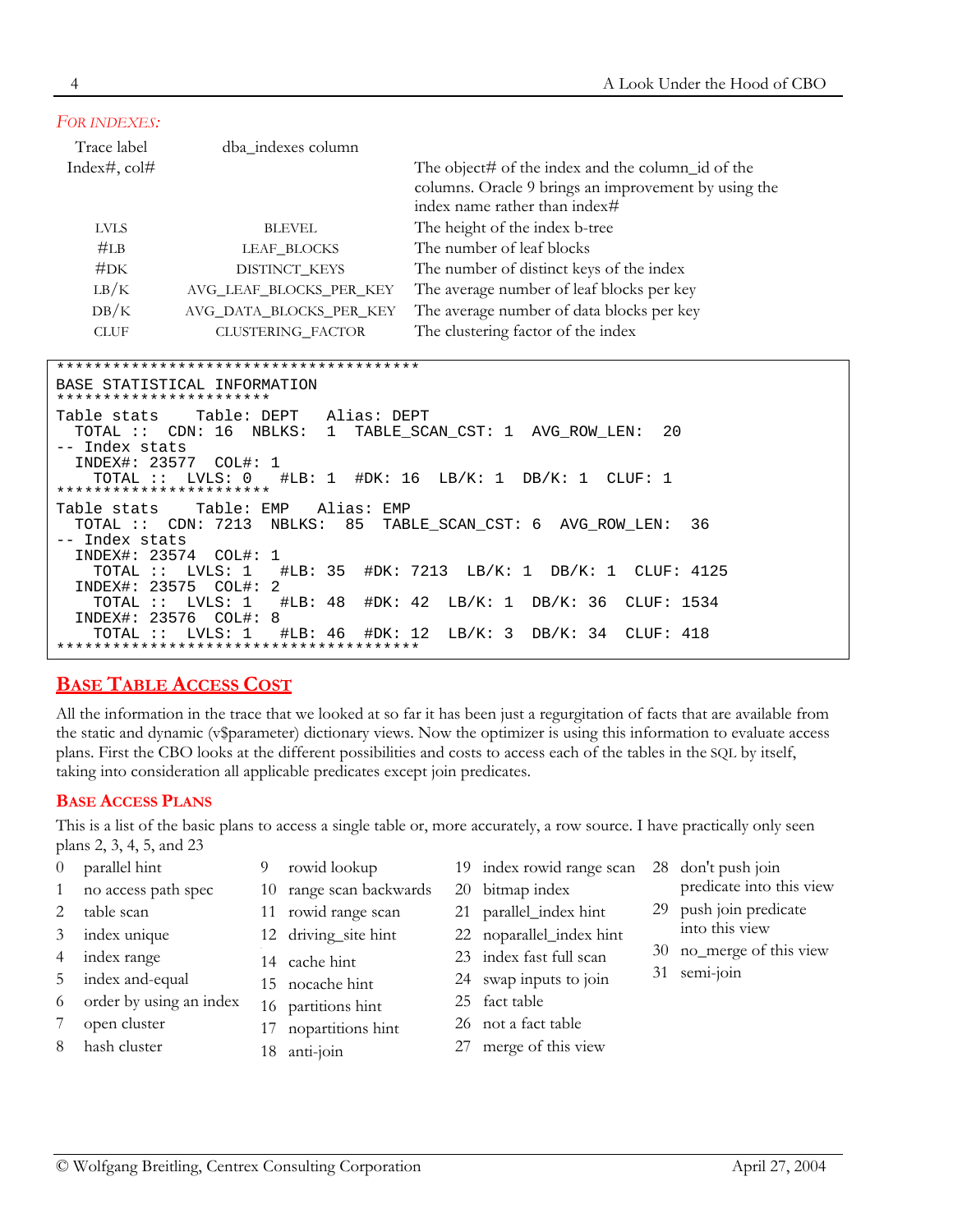#### <span id="page-4-3"></span>**SINGLE TABLE ACCESS PATH**

This part of the trace requires some explanation. It is the optimizer's evaluation of how to possibly access the EMP table. Line numbers have been put on the right margin for reference. First the CBO lists statistical information for column ename of table EMP (lines 2 and 3). This data is straight from dba\_tab\_columns. Why was it not printed in the section "Base Statistical Information"? This is because only relevant column statistics, statistics for columns that appear in a predicate for the table, are shown. If the same table is used multiple times in a query, with different predicates for each incidence, each occurrence will get its own SINGLE TABLE ACCESS PATH evaluation with a tailored list of column statistics.

The column statistics and their corresponding column names in dba\_tab\_columns are

| Trace label  | dba tables column |                                                              |
|--------------|-------------------|--------------------------------------------------------------|
| <b>NDV</b>   | NUM DISTINCT      | Number of distinct values for the column                     |
| <b>NULLS</b> | <b>NUM NULLS</b>  | Number of rows with a null "value" for the column            |
| <b>DENS</b>  | <b>DENSITY</b>    | "Density" of the column. Without histogram this is $= 1/NDV$ |
| LO           | LOW VALUE         | The lowest value for the column (only for numeric columns)   |
| ΗΙ           | <b>HIGH VALUE</b> | The highest value for the column (only for numeric columns)  |

Line 4 restates the table's cardinality (number of rows) ORIG CDN and the CMPTD CDN (computed cardinality). The computed cardinality is calculated as

<span id="page-4-2"></span> $CMPTD$  CDN = ORIG CDN  $*$  FF

where FF is the "Filter Factor" of all predicates. We'll look at what a filter factor is and how it is calculated in a moment.

Line 5 states the cost of accessing the table with a full table scan. The cost, here 6<sup>2</sup>, is a function of the table's blocks below the high water mark (NBLKS) and the init.ora parameter db\_file\_multi\_block\_read\_count.

We will deal with the index access evaluation and cost calculation (lines 6 to 8) shortly.

Line 9 sums up the access path evaluation for this table showing the best cost (6.0) for a path 2 (Table Scan).

#### **TABLE SCAN COST**

 $\overline{a}$ 

Let's look at the table scan cost (TSC) in a bit more detail. Here are the base statistics for two other, larger tables: TOTAL :: CDN: 115630 NBLKS: 4339 TABLE\_SCAN\_CST: 265 AVG\_ROW\_LEN: 272

TOTAL :: CDN: 454503 NBLKS: 8975 TABLE\_SCAN\_CST: 548 AVG\_ROW\_LEN: 151

You often read that the cost of a table scan is blocks / db\_file\_multi\_block\_read\_count. It seems to make sense since Oracle can read db\_file\_multi\_block\_read\_count blocks with each I/O. However, a quick calculation with the above values shows that

NBLKS / TABLE\_SCAN\_CST =  $4339$  $4339$  $4339$  /  $265 = 16.373 \neq db$  [file\_multi\_block\_read\_count<sup>3</sup> (which was 32, see page [3\)](#page-2-1) For the other table we have

NBLKS / TABLE\_SCAN\_CST =  $8975$  / 548 = 16.377

<span id="page-4-0"></span><sup>2</sup> Resc is the cost for serial access, Resp the cost using the parallel query option.

<span id="page-4-1"></span><sup>&</sup>lt;sup>3</sup> For an explanation why Oracle sometimes reads fewer than db\_file\_multi\_block\_read\_count blocks see "Why are Oracle's Read Events "Named Backwards"?" by Jeff Holt (*www.hotsos.com*)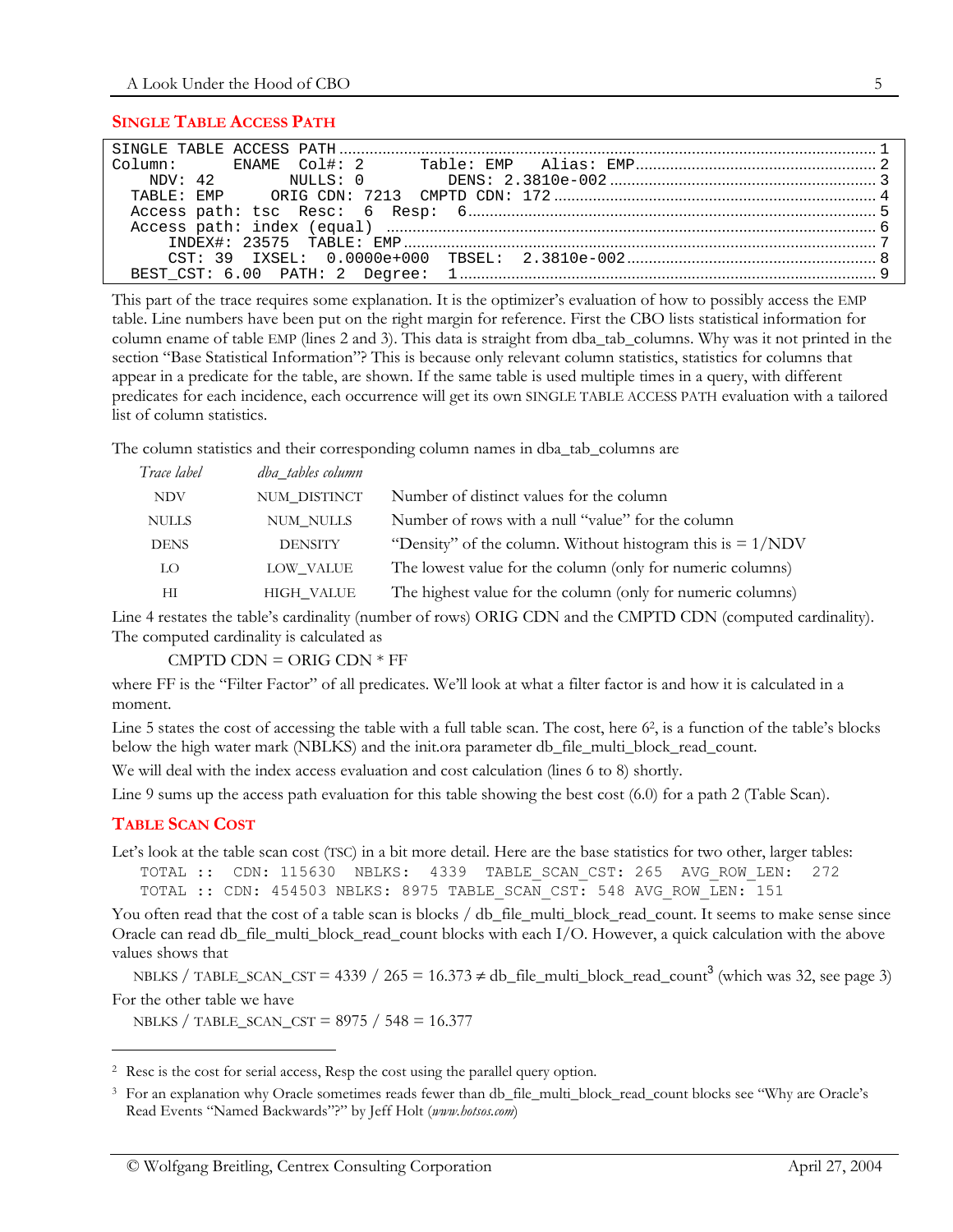## **TABLE SCAN COST AND MULTI\_BLOCK\_READ\_COUNT**

The CBO's cost estimate for a full table scan is directly related to NBLKS, the number of blocks below the high water mark, and inversely related to db\_file\_multiblock\_read\_count (D\_F\_M\_R\_C). However, for the reason explained in Jeff Holt's paper, the CBO uses a value discounted from the full D\_F\_M\_R\_C:

#### TABLE SCAN  $CST = NBLKS / k$

For anyone interested, I have attempted to find the rule linking k and D\_F\_M\_R\_C by running a number of tests for different size tables with different values for D\_F\_M\_R\_C – easy since you can change the latter with an "alter session" command. I calculated the k values for D\_F\_M\_R\_C values of 4, 8, 16, and 32, drew a column chart and fount a fitting trend curve. The k values for the D\_F\_M\_R\_C values of 6, 12, and 24 fell right on the trend curve, confirming the trend curve and formula.

It is evident from this process that the formula for k below is an empirical one. But it yields the correct values to "explain" the optimizer's TABLE\_SCAN\_CST estimates.



*Tablescan cost factor k and db\_file\_multiblock\_read\_count* 

Keep in mind that the thus established k factor is only used in the CBO's estimate for the cost of a full table scan – or fast index scan. The actual cost in I/O of a full table scan depends on other factors besides D\_F\_M\_R\_C: proper extent planning and management and whether data blocks of the table are already present in the buffer pool and how many.

## **PREDICATES AND FILTER FACTORS**

In order to understand the index access cost calculations it is necessary to discuss filter factors and their relationship to the query's predicates. A filter factor is a number between 0 and 1 and, in a nutshell, is a measure for the selectivity of a predicate, or, in mathematical terms, the probability that a particular row will match a predicate or set of predicates. If a column has 10 distinct values in a table and a query is looking for all rows where the column is equal to one of the values, you intuitively expect that it will return 1/10 of all rows, presuming an equal distribution. That is exactly the filter factor of a single column for an equal predicate:

 $FF = 1/NDV = density$ 

Both statistics, NDV (a.k.a. num\_distinct) and density, are in dba\_tab\_columns but the optimizer uses the value of density in most its calculations. This has ramifications as we will see.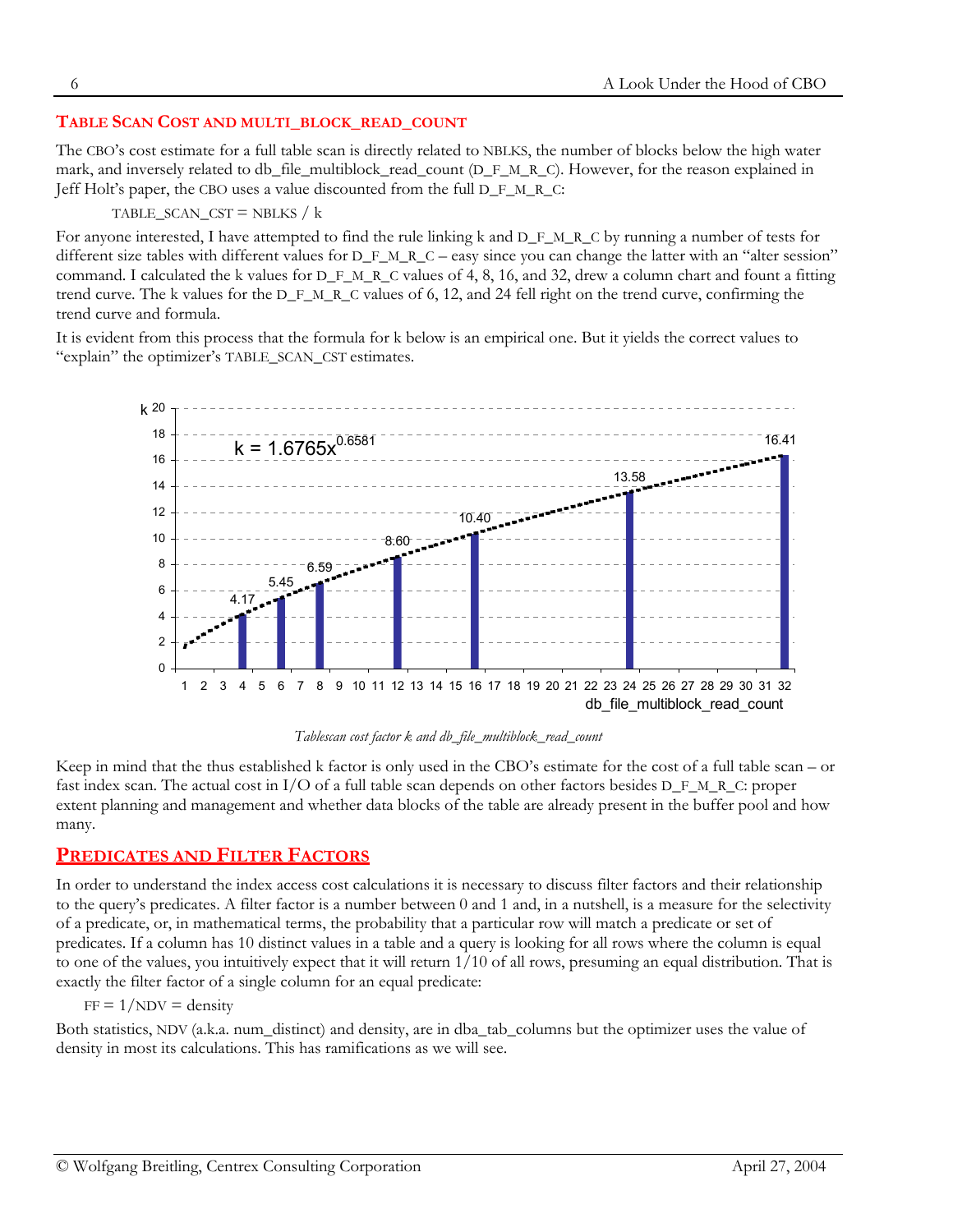Here is the relationship between predicates and the resulting filter factor:

#### *WITHOUT BIND VARIABLES:*

| predicate                | Filter factor                                                                |
|--------------------------|------------------------------------------------------------------------------|
| $c1 = value$             | c1.density <sup>4</sup>                                                      |
| c1 like value            | c1.density                                                                   |
| $c1 >$ value             | $(Hi - value) / (Hi - Lo)$                                                   |
| $c1$ >= value            | $(Hi - value) / (Hi - Lo) + 1(cl.num_distinct)$                              |
| $c1 <$ value             | $\left(\text{value} - \text{Lo}\right) / \left(\text{Hi} - \text{Lo}\right)$ |
| $c1 \leq vac$            | $\text{(value - Lo)} / \text{(Hi - Lo)} + 1 \cdot \text{cl.num\_distinct}$   |
| cl between vall and val2 | $\text{(val2 - val1)}$ / $\text{(Hi - Lo)} + 2 * 1 \text{/cl.num distinct}$  |

These filter factor formulas for the predicates were observed on an Oracle system where all columns were NOT NULL. As Jonathan Lewis (jonathan@jlcomp.demon.co.uk) and Joakim Treugut (Joakim.Treugut@synergy.co.nz) have pointed out, in general there is an adjustment factor for nulls and the equality filter factor, for example, becomes

<span id="page-6-2"></span>c1.density  $*$  ( 1 - num nulls/num rows)

It further appears that in the case of an equality predicate, the estimated cardinality is increased by 1 if there are nulls.

*WHEN USING BIND VARIABLES:* 

 $\overline{a}$ 

| predicate                            | Filter factor                        |
|--------------------------------------|--------------------------------------|
| $c1 = :b1$                           | cl.density                           |
| c1 {like $  >   > =   <   < =$ } :b1 | ${5.0000e-02}$   cl.density ${}^{5}$ |
| cl between $:b1$ and $:b2$           | $5.0000e-02 * 5.0000e-02$            |

*COMBINING PREDICATES / FILTER FACTORS:* 

| predicate                   | Filter factor           |
|-----------------------------|-------------------------|
| predicate 1 and predicate 2 | $FF1 * FF2$             |
| predicate 1 or predicate 2  | $FF1 + FF2 - FF1 * FF2$ |

The rules on how filter factors are calculated when predicates are combined with "and" or "or" are straight out of probability theory. Given this fact, it should be noted that probability theory stipulates that these formulas for combining probabilities are only valid if "the predicates are independent".

Just as the basic column densities presume a uniform distribution of the distinct column values, the CBO cost calculations for a plan presume independence of the predicates. But while there is some remedy in the form of histograms if the data distribution is not uniform, there is no remedy for cases where the predicates are not independent.

For the calculation of the filter factors for ranges of string literals, the value of the literal is the weighted sum of the ASCII values of its characters. Strings of different lengths are "right padded" with zeros:

|  |  |  |  |  |  | ADAMS = $65*256^{4}$ + $68*256^{3}$ + $65*256^{2}$ + $77*256^{1}$ + $83*256^{0}$ = 2.8032e+11    |
|--|--|--|--|--|--|--------------------------------------------------------------------------------------------------|
|  |  |  |  |  |  | ward = $119*256^4$ + $97*256^3$ + $114*256^2$ + $100*256^1$ + $0*256^0$ = $5.1274e+11$           |
|  |  |  |  |  |  | James = $74*256^{4}$ + $97*256^{3}$ + $109*256^{2}$ + $101*256^{1}$ + $115*256^{0}$ = 3.1946e+11 |

<span id="page-6-0"></span><sup>4</sup> Unless a histogram was collected on the column. Then the calculation of the filter factor is more complicated.

<span id="page-6-1"></span><sup>&</sup>lt;sup>5</sup> Depending on whether the undocumented init.ora parameter LIKE\_WITH\_BIND\_AS\_EQUALITY is false (the default) or true.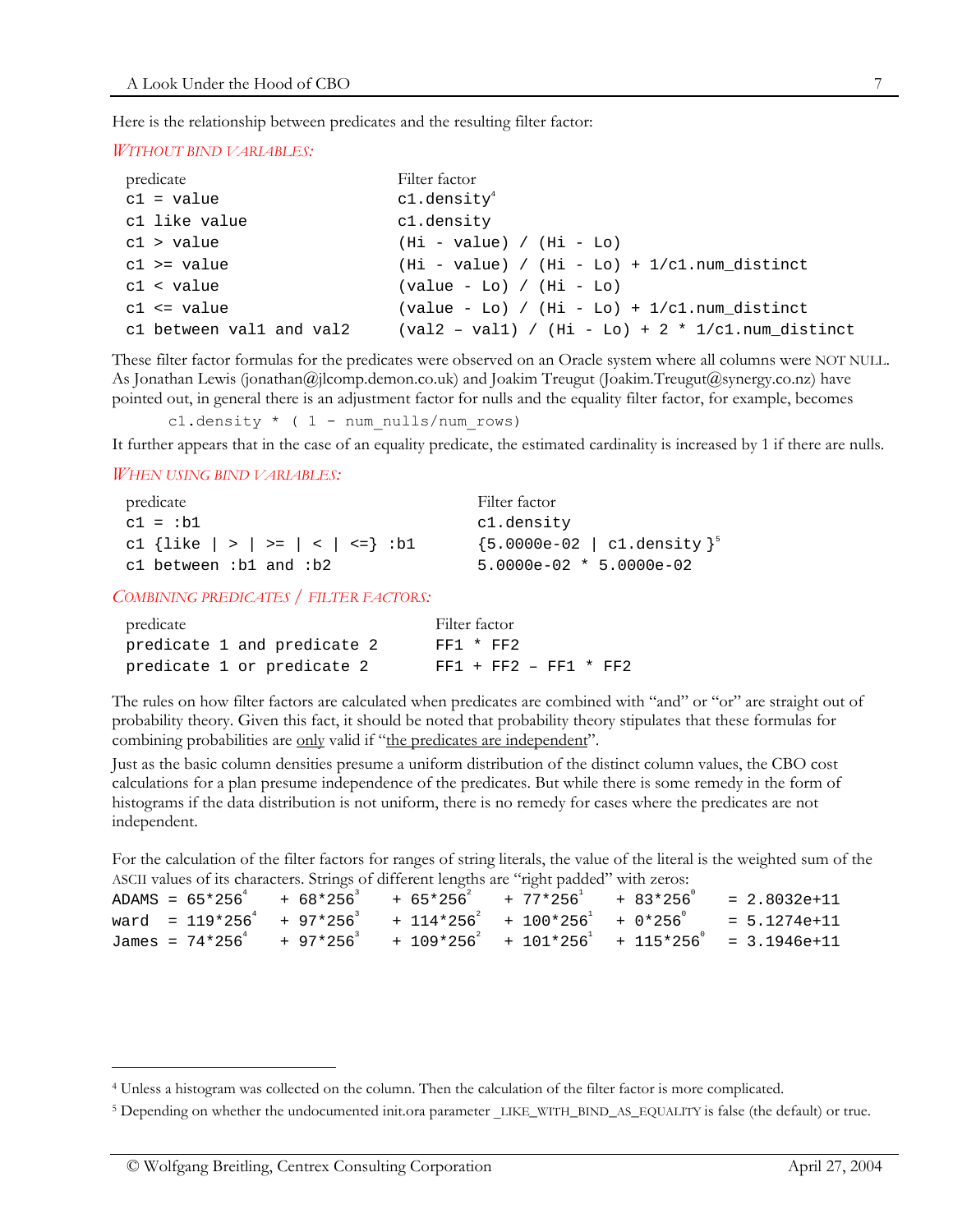## **COLUMN STATS WITH HISTOGRAM**

In the absence of histogram data, all filter factors are derived from the density of the columns involved, or from fixed values if no statistics have been gathered at all. Histograms complicate the filter factor calculations and go beyond the scope of this paper. In spite of that, we'll take a brief look at what changes when histograms are calculated on a column and correct the record on a couple of myths on the way. Histograms are gathered when the option

"for [all [indexed]] columns [size  $\{n|75\}$ ] [col1 [size  $\{n|75\}$ ] [, col2...]]" ANALYZE

"for [all [{indexed | hidden}]] columns size n [col1 {[, col2…]]" DBMS\_STATS.GATHER\_TABLE\_STATS is used with the analyze command or the DBMS\_STATS.GATHER\_TABLE\_STATS procedure. Note the subtle difference in the phrasing between the two methods.

There are two types of histograms:

[Value-Based Histograms](http://otn.oracle.com/docs/products/oracle8i/doc_library/817_doc/server.817/a76992/stats.htm)[6](#page-7-0)

The number of buckets is equal to the nr of distinct values and the "endpoint" of each bucket is the number of rows in the table with that value. Oracle builds a value based histogram if the size in the analyze for a column is larger than the number of distinct values for the column.

For a query without a bind variable in the predicate the optimizer uses the selectivity given directly by the histogram if the value exists in the histogram. If not, it uses the column's density for the selectivity<sup>7</sup> in the case of equality. For  $\leq$  or  $\leq$  it uses the value count from the next lower histogram entry.

[Height-Based Histograms](http://otn.oracle.com/docs/products/oracle8i/doc_library/817_doc/server.817/a76992/stats.htm)<sup>[8](#page-7-2)</sup>

Height-based histograms place approximately the same number of values into each bucket, so that the endpoints of the bucket are determined by how many values are in that bucket. Oracle builds a height based histogram if the size in the analyze for a column is smaller than the number of distinct values for the column.

A commonly held belief is that histograms are useless, i.e. have no effect on the access plan, if bind variables are used since the value is not known at parse time and the CBO – histograms are only ever used by the CBO – can not determine from the histogram if it should use an available index or not. While the latter is true, the gathering of histograms still *can* change the access plan. Why and how?

Because

 $\overline{a}$ 

- a) the optimizer uses the density in its filter factor calculation, <u>not</u> NDV.
- b) the density is calculated differently for columns with histograms, not simply as 1/NDV

If the density changes, the costs of plan segments and the cardinality estimates of row sources change and hence the entire plan may change. I have successfully exploited that aspect of histograms in tuning.

Another popular myth is that there is no point in gathering histograms on non-indexed columns, likely born from the assumption that the only role of a histogram is to let the optimizer decide between a full table scan and an index access. However, the CBO uses filter factors, derived from column densities, to calculate the costs of different access plans, and ultimately choose an access plan; and filter factors are used in two places in this calculation of access plan costs:

First In the calculation of index access costs. (see below, page [9\)](#page-8-0)

Second In the calculation of row source cardinalities. (refer back to page 5)

In the latter calculation, the filter factors of predicates on non-indexed columns do get used. What is more, the row source cardinality has ultimately the more decisive effect as it guides the composition of the overall access plan. In my experience, the cause for a poor access plan is more often the incorrect estimate of the cardinality of a row source than the incorrect estimate of an index access cost.

<span id="page-7-0"></span><sup>6</sup> In the literature commonly referred to as "equi-width" histograms.

<span id="page-7-1"></span><sup>&</sup>lt;sup>7</sup> It generally uses the density rather than 0 when it can't find what it is looking for in the histogram, e.g. in the case of  $\leq$  minvalue.

<span id="page-7-2"></span><sup>8</sup> In the literature commonly referred to as "equi-depth" histograms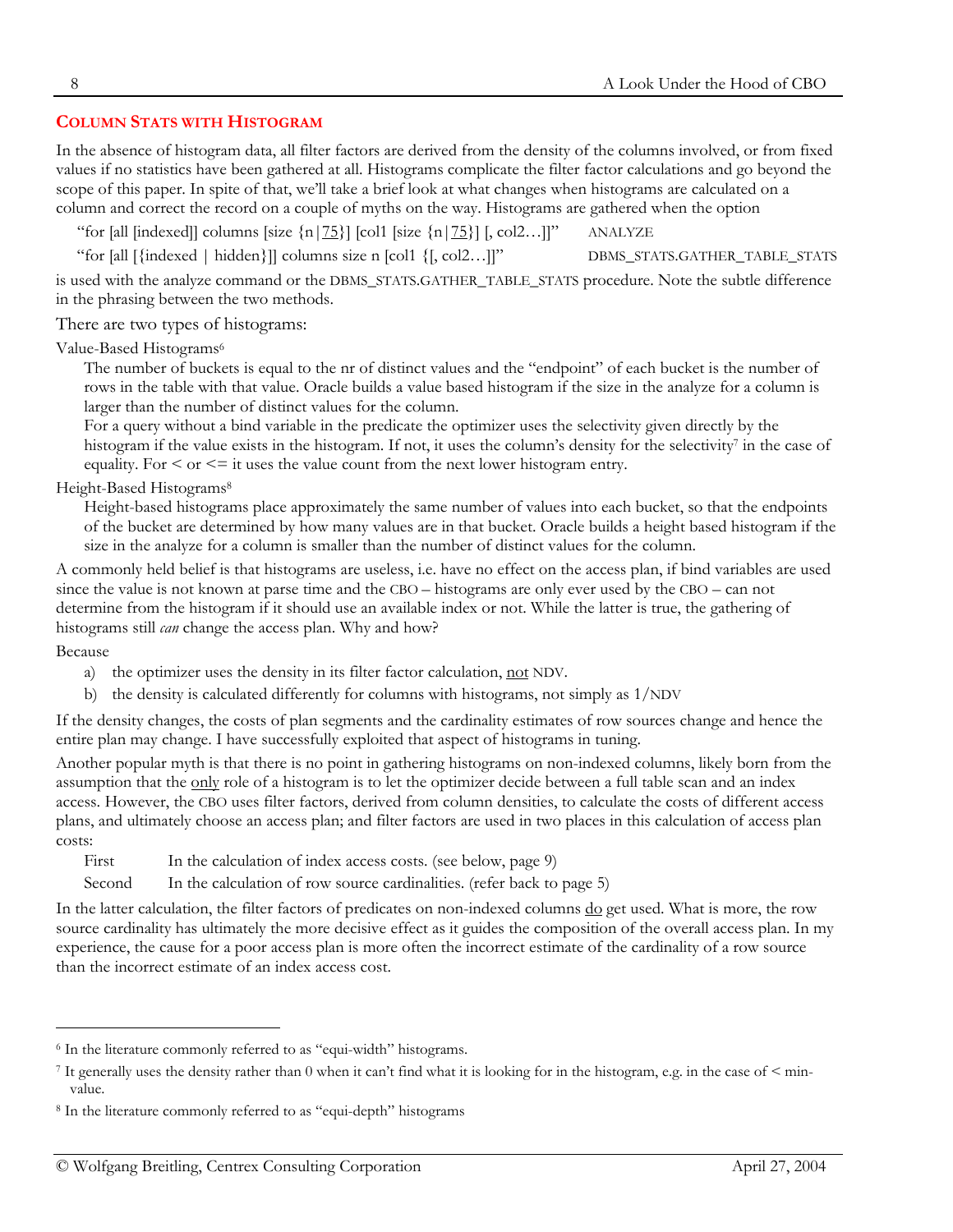## **INDEX ACCESS COSTS**

Having discussed filter factors, we are now ready to look at the other part of the single table access path evaluation – the calculation of the cost of accessing the needed rows via an index. Recall from page [5:](#page-4-3)

We have already dealt with the table access path. Now we look at the index access cost calculation (lines 6-8). Line 6 lists the kind of index  $access - an$  index (equal)  $scan^9$ .

In order to better follow the cost calculation, the statistics for the index are repeated below (from page [4\)](#page-3-0) 

| INDEX#: 23575 | COL#: , |                    |            |                             |              |              |  |
|---------------|---------|--------------------|------------|-----------------------------|--------------|--------------|--|
| TOTAL ::      | ÷       | LVLS: 1 #LB:<br>48 | #DK:<br>42 | $\degree$ LB/K: 1 $\degree$ | DB/K:<br>36. | 1534<br>CLUF |  |

How does the CBO arrive at the cost of 39 (line 8)? The formula goes as follows

<span id="page-8-0"></span>blevel + FF\*leaf\_blocks + FF\*clustering\_factor  $\underline{1}$  + 2.3810e<sup>-2</sup>\*<u>48</u> + 2.3810e<sup>-2</sup>\*<u>1534</u> = 1 + 1.1429 + 36.5245 = 38.6674

where FF is the filter factor, or selectivity, of the predicate. We have just established that for this predicate – ename = :b1 – the filter factor is equal to the density of the column ename. Trace 10053 lists the FFs used for the calculation of the index access cost in the IXSEL and TBSEL values. The IXSEL value is only independently used and non-zero for the cost evaluations of index-range scans. In this case, an "index (equal)" access, all leaf blocks for the predicate value qualify; there is not further selection and therefore no filter factor to be applied at the leaf level and the index selectivity is shown as 0.

The formula essentially equates to the count of blocks that Oracle has to traverse in order to get all qualifying rows:

| From the root page follow the tree down to the leaf page | blevel blocks                       |
|----------------------------------------------------------|-------------------------------------|
| Access all qualifying leaf blocks                        | leaf blocks $*$ filter factor       |
| Access all qualifying data blocks                        | clustering factor $*$ filter factor |

The cost calculations for other index access methods are:

| Unique scan    | blevel+1                  |                          |
|----------------|---------------------------|--------------------------|
| Fast full scan | leaf blocks / k           | $(k = 1.6765x^{0.6581})$ |
| Index-only     | $blevel + FF*leaf_blocks$ |                          |

Again, the cost formulas follow from the count of blocks to be accessed.

Conclusions that can be drawn from these cost formulas:

leaf\_blocks contributes to all but the unique index access cost. Index compression, where appropriate, reduces the number of leaf blocks, lowering the index access costs and can therefore result in the CBO using an index where before it did not.

Except for a unique index access, the height of the index (blevel) contributes negligibly to the cost.

The clustering factor affects only an index range scan, but then heavily, given the fact the it is orders of magnitude bigger than LEAF\_BLOCKS.

-

<span id="page-8-1"></span><sup>9</sup> An index (equal) access – not to be confused with an "and equal" access plan – is a special case of an index range scan where the predicate(s) equal the column(s) of the index, which is the case here.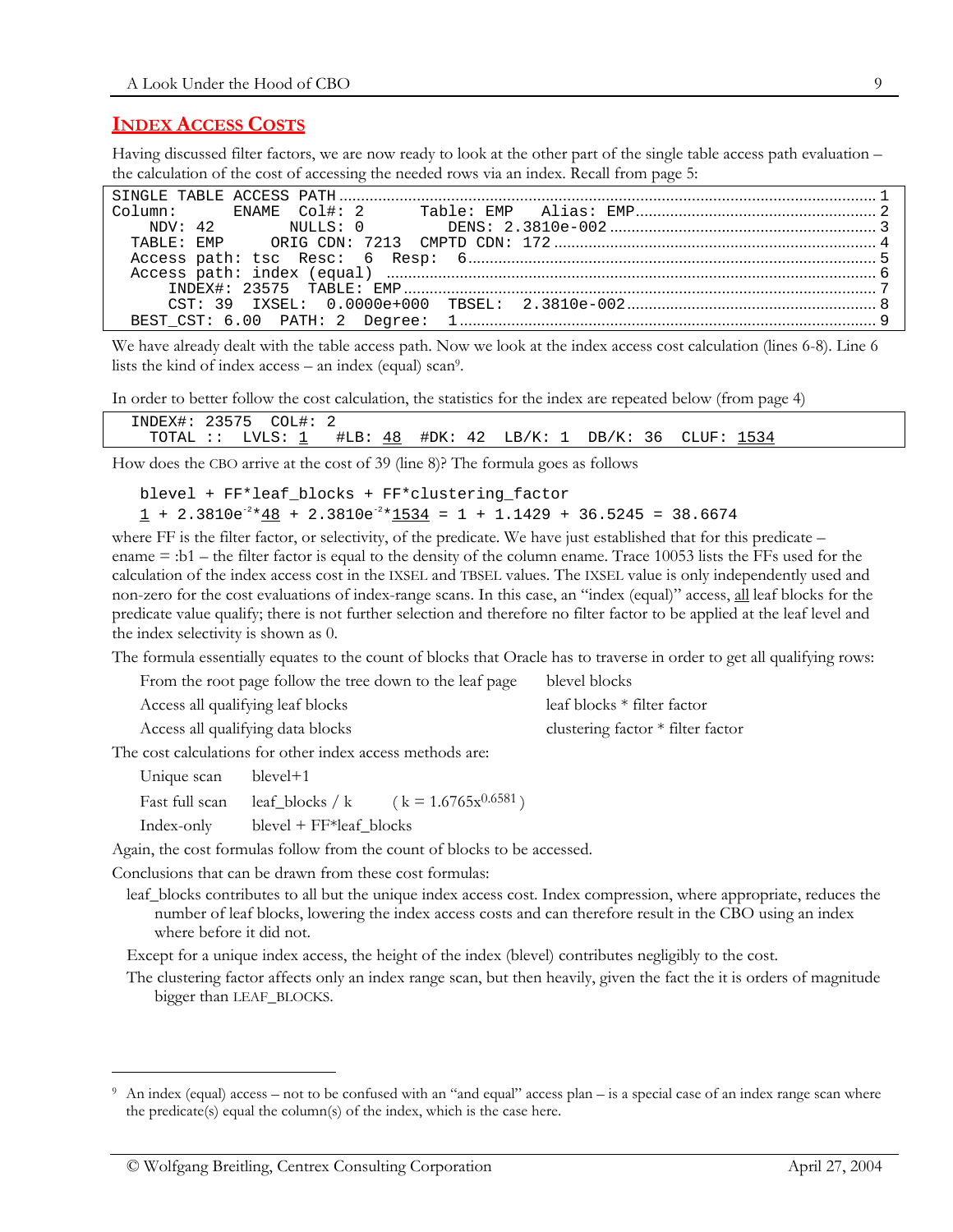Let me demonstrate the index access cost calculation using another example, one with multiple composite indexes. The query is paraphrased as

```
select … from tbl a 
where a.col#1 = :b1and a.col#12 = :b2
  and a.col#8 = :b3
```
And the index and column statistics are

| INDEX# COL# |                                                               | <b>LVLS</b> | #LB   | #DK                  | LB/K         | DB/K | <b>CLUF</b> |        |
|-------------|---------------------------------------------------------------|-------------|-------|----------------------|--------------|------|-------------|--------|
| 8417        | 27, 1                                                         |             | 13100 | 66500                | $\mathbf{1}$ | 22   | 1469200     |        |
|             | 8418 1, 12, 7                                                 | 2           | 19000 | 74700                |              | 15   | 1176500     |        |
|             | 8419 3, 1, 4, 2                                               | 2           | 31000 | 49700                |              | 2    | 118000      |        |
|             | 15755 1, 12, 8                                                | 1           | 12600 | 18800                |              | 30   | 1890275     |        |
|             | 8416 1, 2, 33, 4, 5, 6                                        | 2           | 25800 | 1890300              |              |      | 83900       |        |
| Col#: 1     | NULLS: 0<br>NDV: 10                                           |             |       | DENS: $1.0000e^{-1}$ |              |      |             |        |
| Col#: 12    | NULLS: 0<br>NDV: 8                                            |             |       | DENS: $1.2500e^{-1}$ |              |      |             |        |
| Col#: 8     | NDV: 33<br>NULLS: 0                                           |             |       | DENS: $3.0303e^{-1}$ |              |      |             |        |
|             | TNDRV4, 0410 dam, 14047 TVGRI, 1 3500, 003 MDGRI, 1 3500, 003 |             |       |                      |              |      |             | $\sim$ |

|  |  | INDEX#: 15755 CST: 7209 IXSEL: 0.0000e+000 TBSEL: 3.7879e-003 4 |  |
|--|--|-----------------------------------------------------------------|--|
|  |  |                                                                 |  |
|  |  |                                                                 |  |

Of the 5 indexes, the first and third (#8417 and #8419) are not considered at all because their leading column is not among the predicates.

You have probably read that many times and the 10053 trace proves it:

an index is not being used, is not even considered and entered into any plan cost calculation if its leading column is not among the predicates !

#### *INDEX# 8418*

Only two of the three index columns are predicates and are thus used to calculate the filter factor:  $FF = 1.0000e^{-1} * 1.2500e^{-1} = 1.2500e^{-2}$ 

 $cost = lvl + FF*#LB + FF*clustering factor$  $= 2 + 19,000*1.2500e^{-2} + 1176500*1.2500e^{-2}$  $= 2 + 237.5 + 14706.25$   $= 14945.75$ 

#### *INDEX# 15755*

All three of the three index columns are predicates and are thus used to calculate the filter factor:  $FF = 1.0000e^{-1} * 1.2500e^{-1} * 3.0303e^{-1} = 3.7879e^{-3}$  $cost = lvl + FF*#LB + FF*clustering factor$  $= 1 + 12,600*3.7879e^{-3} + 1,890,275*3.7879e^{-3}$  $= 2 + 47.73 + 7160.13$   $= 7208.86$ 

#### *INDEX# 8416*

Only one of the three index columns are predicates and are thus used to calculate the filter factor:  $FF = 1.0000e^{-1}$ 

```
cost = lvl + FF*#LB + FF*clustering factor 
     = 2 + 25,800*1.0000e^{-1} + 83,900*1.0000e^{-1}= 2 + 2580 + 8390 = 10972
```
Even though index 8416 has only one column in the predicates of the query, its access cost is lower than that of index 8418 with two predicate columns, solely due to its much better clustering factor.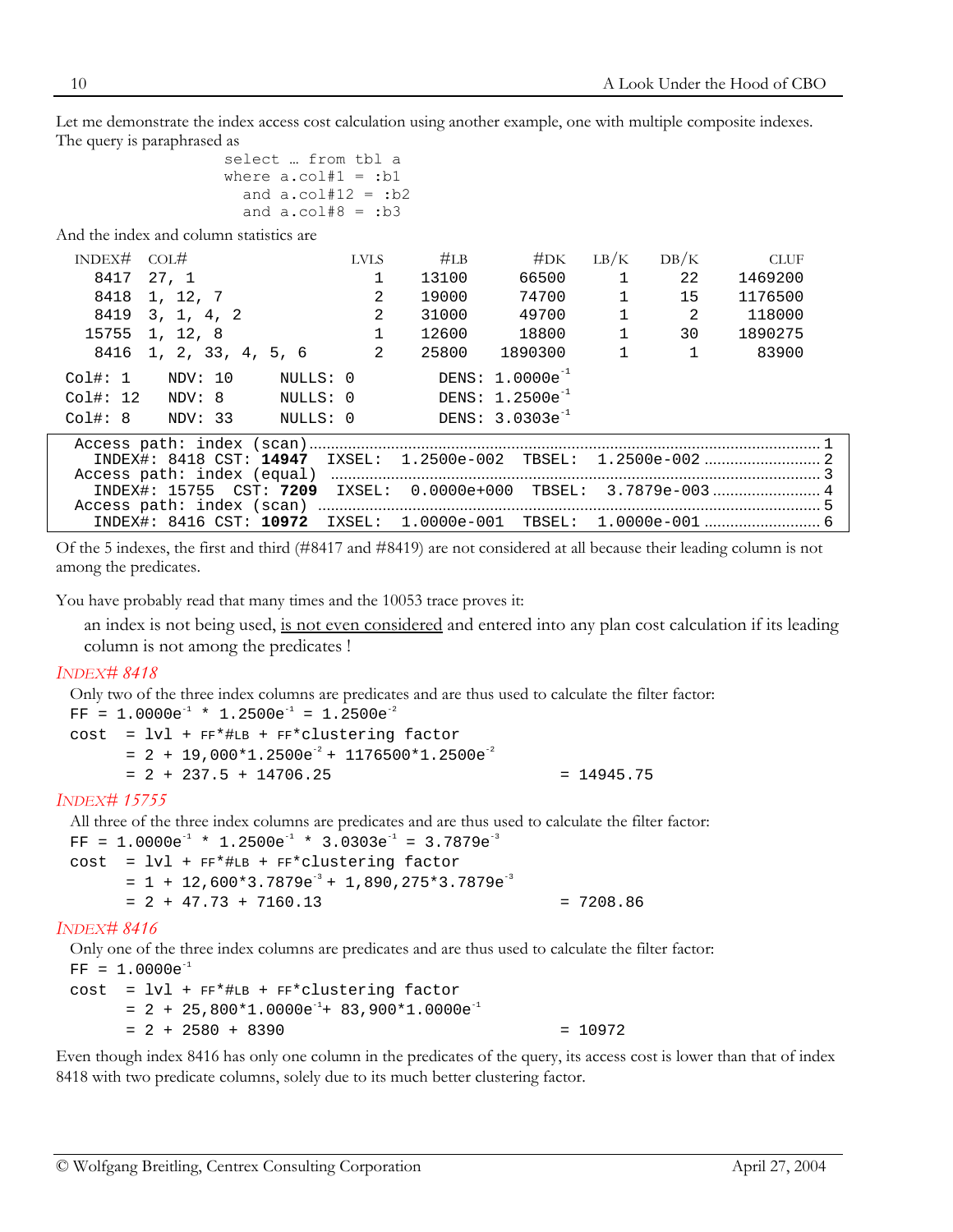## **DEFAULT TABLE, INDEX, AND COLUMN STATISTICS**

Remember that the rule based optimizer parses statements where none of the tables have statistics. What if only one, or a few but not all, tables, indexes, or columns have no statistics? There are different claims for what Oracle does in that case. The most popular is that Oracle uses the rule based optimizer for that table. But parsing is not a mix and match exercise – a statement is either parsed entirely by CBO or entirely by RBO. If at least one table in the query has statistics (and optimizer goal is not rule) then the cost base optimizer does parse the query.

Another claim is that Oracle will dynamically, at runtime, estimate statistics on the objects without statistics. I have not seen any evidence of that.

Let us examine what the 10053 trace shows if the statistics on the EMP table are deleted:

```
***************************************...............................................................................................1 
BASE STATISTICAL INFORMATION.......................................................................................................................2 
*********************** .................................................................................................................................3 
  Table stats Table: EMP Alias: EMP...............................................................................................4 
    TOTAL :: (NOT ANALYZED) CDN: 3462 NBLKS: 85 TABLE_SCAN_CST: 6 AVG_ROW_LEN: 100......5 
-- Index stats.....................................................................................................................................................6 
    INDEX#: 23574 COL#: 1 .............................................................................................................................7 
       TOTAL :: LVLS: 1 #LB: 25 #DK: 100 LB/K: 1 DB/K: 1 CLUF: 800 ...........................8 
    INDEX#: 23575 COL#: 2 .............................................................................................................................9 
                                    #LB: 25 #DK: 100 LB/K: 1 DB/K: 1 CLUF: 800.......................10
    INDEX#: 23576 COL#: 8 ...........................................................................................................................11 
       TOTAL :: LVLS: 1 #LB: 25 #DK: 100 LB/K: 1 DB/K: 1 CLUF: 800 .........................12 
***************************************.............................................................................................13
```
Note the "(NOT ANALYZED)" label preceding the table and index statistics (line 5).

Comparing lines 5, 8, 10, and 12 with the corresponding lines from the "BASE STATISTICAL INFORMATION" of the analyzed table on page [4,](#page-3-0) we note the following:

AVG\_ROW\_LEN for "NOT ANALYZED" tables defaults to 100

NBLKS and hence TABLE\_SCAN\_COST are identical to those of the analyzed table. How is that possible? The answer is actually quite simple and has interesting ramifications:

The NBLKS statistic for an unanalyzed table is taken from the table's segment header and is therefore more accurate than the NBLKS statistic of an analyzed table which may be stale.

The access plan of a query on analyzed tables does not change as long as the statistics and the init.ora parameters do not change (i.e. as long as the tables are not re-analyzed), even if the tables grow or change in other significant ways. This is no longer true if one if the tables is "unanalyzed". A change in its size (NBLKS) is immediately reflected not only in its TSC but also, as will be demonstrated shortly, in the defaults for the table's cardinality and column densities and can therefore result in a change of access plan.

As a corollary, if you are using DBMS\_STATS to transport the statistics from a production database to a test database in order to do your SQL analysis and tuning there, watch out for tables without statistics. Since the CBO uses the **actual** number of blocks from the segment header, in this case from the test database rather than production, you can easily get different access plans.

The cardinality is a function of a mixture of actual (NBLKS) and default (AVG\_ROW\_LEN) values:

 $CDN = NBLKS * (db\_block\_size - block overhead) / AVG\_ROW\_LEN$  $CDN = 85 * (4096 - 24) / 100 = 346120 / 100 = 3462$ 

The statistics for unanalyzed indexes default to

| <b>LVLS</b> | #LB | #DK | LB/K | DB/K | <b>CLUF</b> |
|-------------|-----|-----|------|------|-------------|
|             | 25  | 100 |      |      | 800         |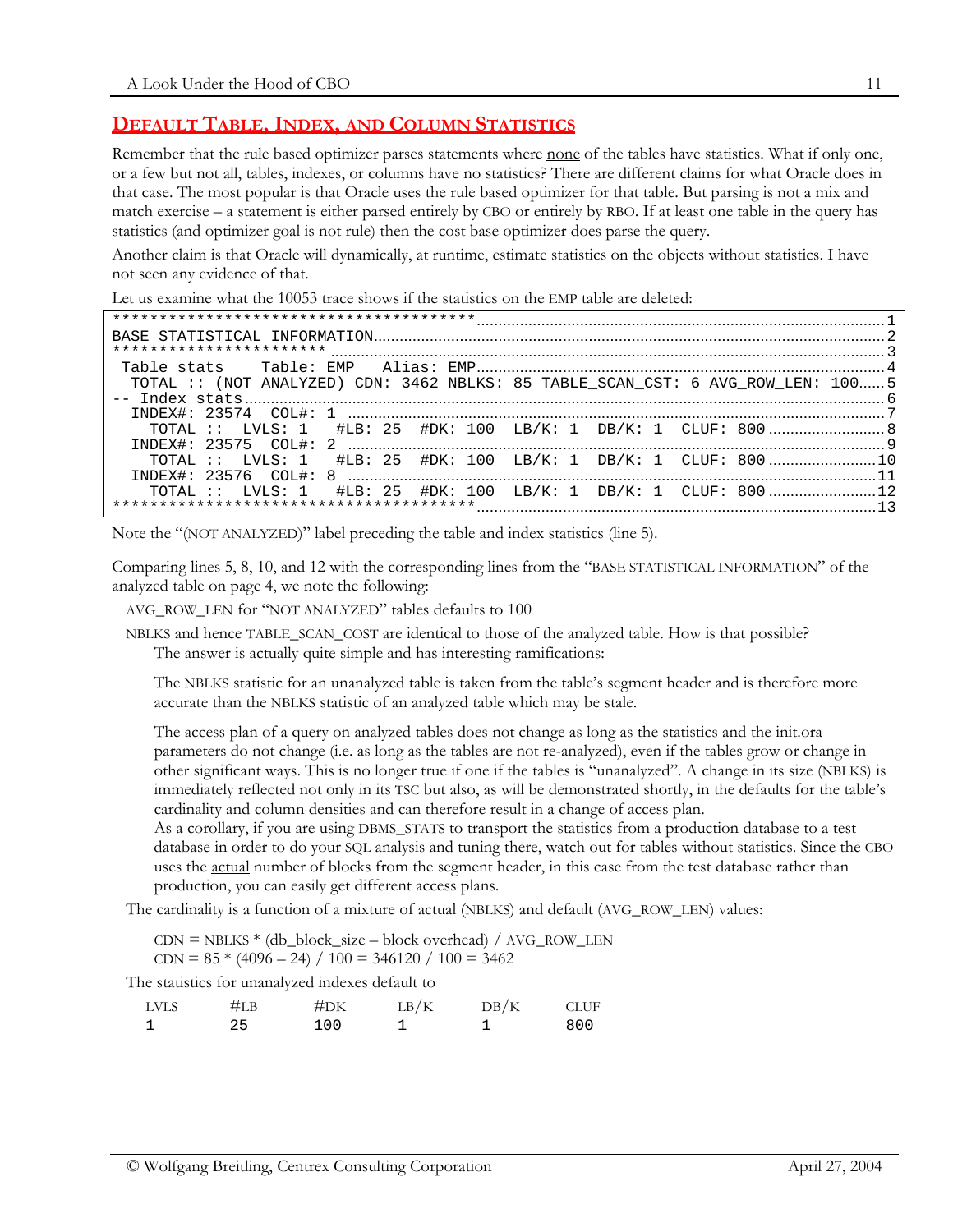To find the default column statistics, remember that column statistics are not listed under "BASE STATISTICAL INFORMATION" but under "SINGLE TABLE ACCESS PATH":

| TOTAL :: (NOT ANALYZED) CDN: 3543 NBLKS: 87 TABLE SCAN CST: 6 AVG ROW LEN: 100 |  |  |  |
|--------------------------------------------------------------------------------|--|--|--|
|                                                                                |  |  |  |
|                                                                                |  |  |  |
|                                                                                |  |  |  |
|                                                                                |  |  |  |
|                                                                                |  |  |  |

The defaults for NDV and DENS do not look like nice round defaults like the ones for index statistics. Note also that the density is not 1/NDV[10.](#page-11-0) Checking the default column statistics for differently sized tables confirms the suspicion that the column statistics defaults, like the table statistics defaults, are not static, but are derived from the NBLKS value. Examining and plotting the default column density of tables of different sizes in a scatter diagram against the tables' number of blocks shows not only a correlation but clear functional dependency:



*correlation between default column density and NBLKS*

The trend line in the double-logarithmic scatter chart between nblks and density has the equation:

density =  $0.7821*{\text{nblks}}^{-0.9992}$  or practically density =  $0.7821$  / nblks Note that again this is an empirically derived formula. For small values of NBLKS it does not yield the exact same densities as observed in the 10053 trace. Note also that the equation of the correlation function between density and NBLKS is different for different db\_block\_size values. The actual formula is not really important, but the fact that there is a dependency of the default column density on NBLKS and db\_block\_size is interesting.

As Joakim Treugut found, the formula is actually very simple:

$$
density = 1 / (CDN / 32) and NDV = round (1 / density , 0)
$$

Similar to filter factors for range predicates with bind variables (page [7\),](#page-6-2) the optimizer uses defaults for missing/unknown statistics of "not analyzed" tables, indexes, or columns. These defaults range from plain static values (index statistics and avg\_row\_size) to actual values (NBLKS) and, as we have seen, some values (CDN and column densities) derived from NBLKS using complicated formulas. The analysis of these default values was done on Oracle 8.1.7. It should surprise nobody if some of the default values or calculations have changed, and will continue to change, from Oracle release to release.

## **GENERAL PLANS**

 $\ddot{\phantom{a}}$ 

This concludes the single table costing part of the 10053 CBO trace. The next section in the 10053 event trace starts with the heading "GENERAL PLANS". For all but the simplest SQL statements, this section makes up the largest part of the trace. This is where the CBO looks at the costs of all different orders and ways of joining the individual tables and come up with the best access plan.

The CBO has three join methods in its arsenal. These are the three join methods and their costing formulas:

<span id="page-11-0"></span> $10$  That is actually the consequence of rounding as NDV is calculated as 1/density and then rounded to a whole number.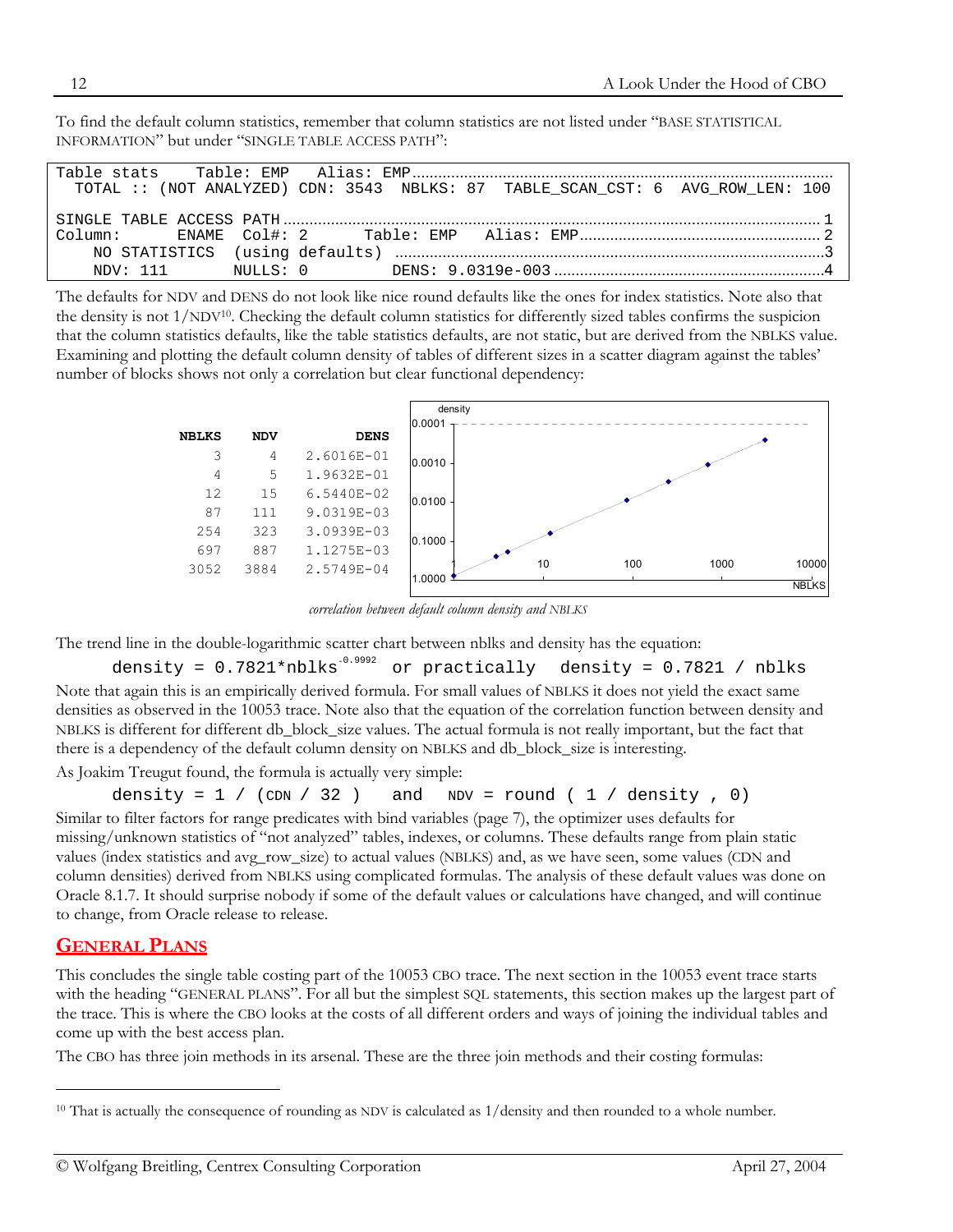| NL - NESTED LOOP JOIN                             |
|---------------------------------------------------|
| join $cost = cost of accessing outer table$       |
| + (cardinality of outer table * cost of accessing |
| <b>SM – SORT MERGE JOIN</b>                       |

```
join cost = (cost of accessing outer table + outer sort cost)+ (cost of accessing inner table + inner sort cost)
```
HA – HASH JOIN

join  $cost = (cost of accessing outer table)$ 

```
+ (cost of building hash table)
```
+ (cost of accessing inner table )

We will look at the join costing of each method for our simple query.

# **JOIN ORDER [N]**

In the GENERAL PLANS section, the optimizer evaluates every possible permutation of the tables in the query. An exception are tables in a correlated subquery where it is semantically impossible to access the table(s) in the subquery before any tables of the outer query and thus not all permutations constitute a valid plan. Apart from this situation, each permutation evaluation in the trace is given a number and is then followed by the list of the tables – with their aliases to distinguish them if a table occurs multiple times in the query.

inner table )

The initial join order is chosen by ordering the tables in order of increasing computed cardinality.

In this simple case, the CBO is examining the cost of accessing first the DEPT table and then joining the EMP table. "Now Joining:" is always the beginning of the next batch of join evaluations, introducing the table joining the fray – no pun intended.

```
Join order[1]: DEPT [DEPT] EMP [EMP] 
Now joining: EMP [EMP] *******
```
## **JOINS – NL**

| Join cardinality: $172 = outer (16) * inner (172) * sel (6.2500e-002) [flag=0]17$ |  |
|-----------------------------------------------------------------------------------|--|
|                                                                                   |  |

Line1 lists the join method being evaluated.

Line 2 lists the access cost, estimated cardinality and estimated row size for accessing the outer table, which can be a real table, as in this case, or a row source, i.e. itself the result of a prior join. Please recall from page [4 t](#page-3-1)hat the (FTS) cost for DEPT was 1 and its cardinality 16, which is also the computed cardinality as there is no predicate for the DEPT table other than the join predicate. The average row size was 20 there while the row size for the outer table here is given as 13. This is because DEPT contains 3 columns (DEPTNO, DEPT, and LOC) but only DEPTNO and DEPT are required for the query or join, resulting in a lower row size.

Next – lines 3 through 16 – using the above mentioned formula, the cost of a nested loop join is calculated for different methods of accessing the inner table EMP: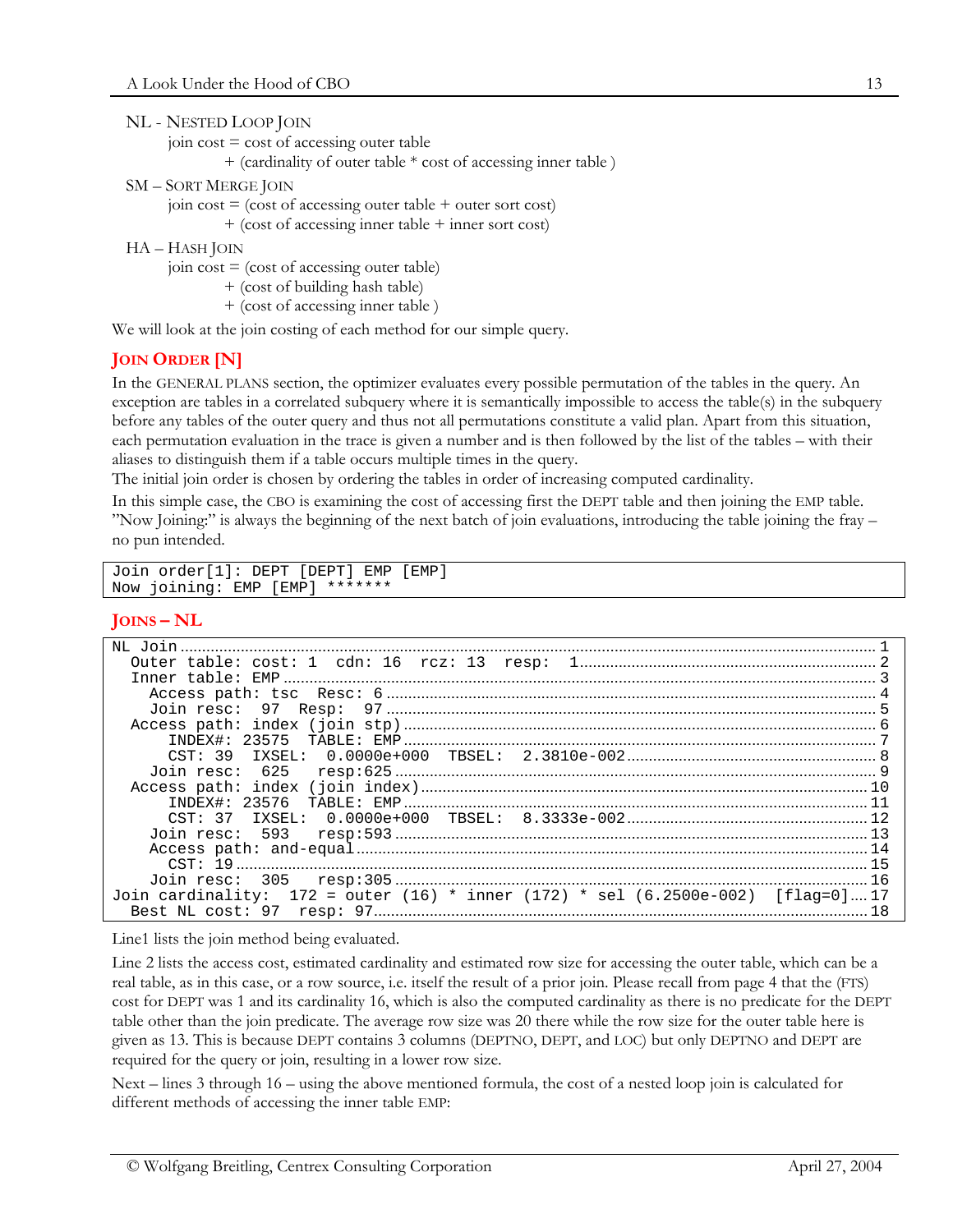| Tablescan of EMP at a cost of 6:                                                    |                         |  |
|-------------------------------------------------------------------------------------|-------------------------|--|
| $\cos t = \cos t$ of outer + cardinality of outer * cost of inner = 1 + 16 * 6 = 97 | lines $3$ to $5$        |  |
| Scan of index 23575 on ENAME at a cost of 39:                                       |                         |  |
| $\cos t = 1 + 16 * 39 = 625$                                                        | lines $6 \text{ to } 9$ |  |
| Scan of index 23576 on DEPTNO at a cost of 37:                                      |                         |  |
| $\cos t = 1 + 16 * 37 = 593$                                                        | lines $10$ to $13$      |  |
| An "and-equal" access at a cost of 19:                                              |                         |  |
| $\cos t = 1 + 16 * 19 = 305$                                                        | lines $14$ to $16$      |  |
|                                                                                     |                         |  |

Then, in line 17, the optimizer estimates the cardinality of this join result, which may become a row source to the next join, as the product of the estimated cardinalities of the two sources and the join selectivity, which is

join selectivity =  $1/\text{max}[\text{ NDV}(t1.c1), \text{ NDV}(t2.c2)]$  $*$  [ (card t1 - # t1.c1 NULLs) / card t1 ]  $*$  [ (card t2 - # t2.c2 NULLs) / card t2 ]

The join cardinality is only listed in the nested loop join subsection but is the cardinality of the row source in subsequent steps irrespective of the method ultimately chosen for this join.

Finally, on line 18, the CBO lists the lowest cost of the possible ways to do this nested loop join. It does not indicate the method for accessing the inner table. You have to find that yourself among the evaluated methods, using the best NL cost as criterion.

#### **JOINS - SM**

```
SM Join 
  Outer table: 
    resc: 1 cdn: 16 rcz: 13 deg: 1 resp: 1 
  Inner table: EMP 
    resc: 6 cdn: 172 rcz: 9 deg: 1 resp: 6 
    SORT resource Sort statistics 
     Sort width: 3 Area size: 43008 Degree: 1<br>Blocks to Sort: 1 Row size: 25 Rows:
      Blocks to Sort: 1 Row size: 25 Rows: 16 
     Initial runs: 1 Merge passes: 1 Cost / pass: 2
      Total sort cost: 2 
    SORT resource Sort statistics 
      Sort width: 3 Area size: 43008 Degree: 1 
     Blocks to Sort: 1 Row size: 20 Rows: 172<br>
Initial runs: 1 Merge passes: 1 Cost / pass:
                           1 Merge passes: 1 Cost / pass: 2
      Total sort cost: 2 
  Merge join Cost: 10 Resp: 10
```

```
SM Join (with index on outer) 
  Access path: index (no sta/stp keys) 
      INDEX#: 23577 TABLE: DEPT 
      CST: 2 IXSEL: 1.0000e+000 TBSEL: 1.0000e+000 
  Outer table: 
    resc: 2 cdn: 16 rcz: 13 deg: 1 resp: 2 
  Inner table: EMP 
    resc: 6 cdn: 172 rcz: 9 deg: 1 resp: 6 
   SORT resource
      Sort width: 3 Area size: 43008 Degree: 1 
      Blocks to Sort: 1 Row size: 20 Rows: 172 
     Initial runs: 1 Merge passes: 1 Cost / pass: 2
      Total sort cost: 2 
  Merge join Cost: 10 Resp: 10
```
Gaining insight yet into how the CBO calculates the cost of a sort will require more investigation. Note that the SM cost calculation in this example is off by 1. It should be cost of outer  $+$  cost of inner  $+$  sort cost for outer  $+$  sort cost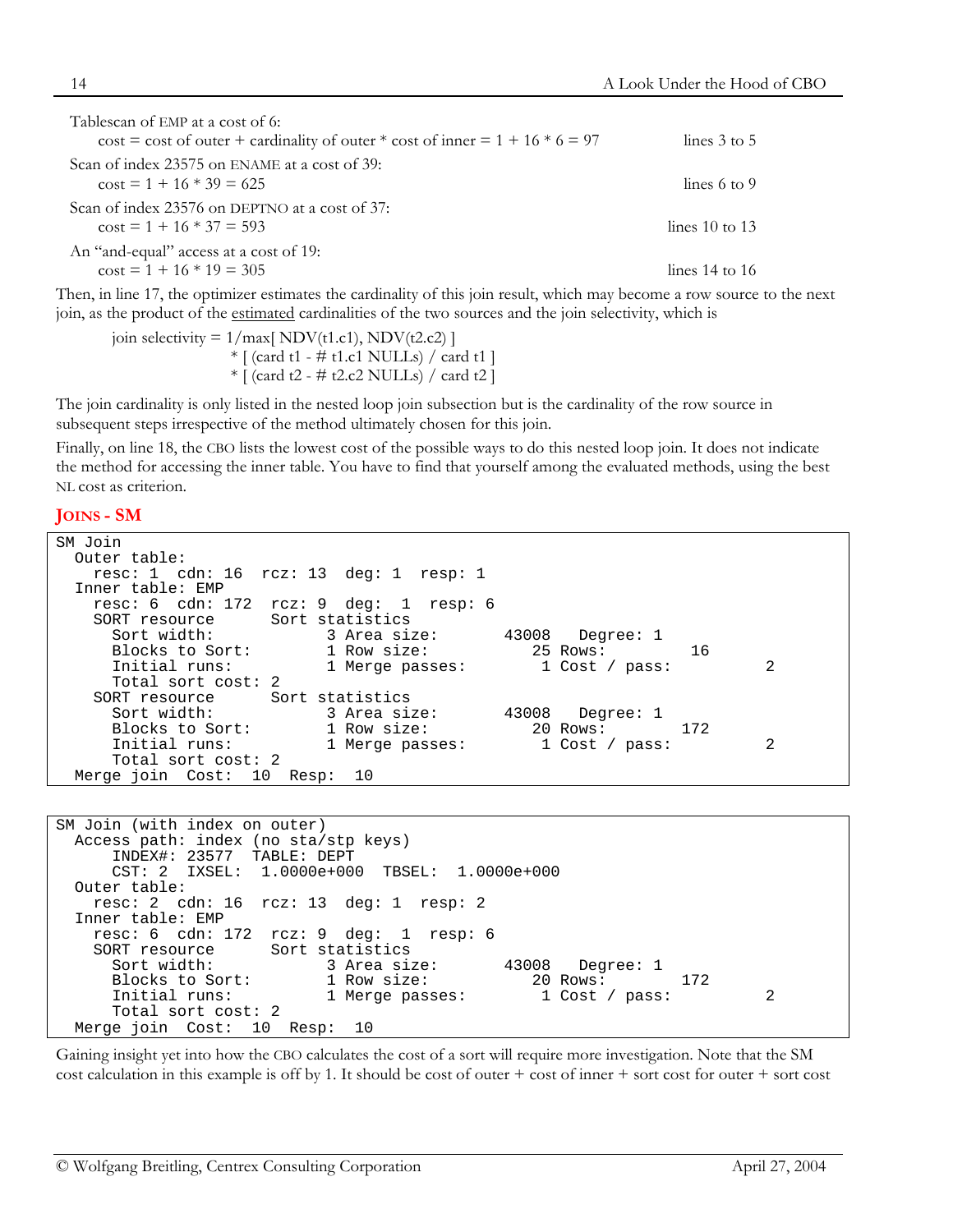for inner  $= 1 + 6 + 2 + 2 = 11$ . But CBO says it's 10. For the second SM join where the sort on the outer is avoided by accessing it through a sorted index, the formula and CBO do agree:  $2 + 6 + 0$  (no sort on outer) +  $2 = 10$ .

Joakim Treugut again found the explanation for the apparent discrepancies: The sort costs in this case are actually 1.5. When reported individually, they get rounded to 2, but for the final merge join cost, only the total is rounded:

 $cost = 1 + 6 + 1.5 + 1.5 = 10$  and  $cost = 2 + 6 + 0 + 1.5 = 9.5$  rounded to 10

#### **JOINS – HA**

```
HA Join 
  Outer table: 
    resc: 1 cdn: 16 rcz: 13 deg: 1 resp: 1 
  Inner table: EMP 
    resc: 6 cdn: 172 rcz: 9 deg: 1 resp: 6 
  Hash join one ptn: 1 Deg: 1 
      hash_area: 32 buildfrag: 33 probefrag: 1 ppasses: 2 
  Hash join Resc: 8 Resp: 8 
Join result: cost: 8 cdn: 172 rcz: 22
```
Just as for the sort costs, more investigation will be required to find the rules behind the CBO'S cost calculations of the HA join and how the row sizes, the hash area size and other possible factors influence the cost.

For completeness and as contrast, here is the extract from the trace for the other of the two possible permutations of joining EMP and DEPT:

```
Join order[2]: EMP [EMP] DEPT [DEPT] 
Now joining: DEPT [DEPT] ******* 
NL Join 
   Outer table: cost: 6 cdn: 172 rcz: 9 resp: 6..................................................................... 4 
   Inner table: DEPT 
      Access path: tsc Resc: 1 
      Join resc: 178 Resp: 178.............................................................................................................. 7 
   Access path: index (unique) 
        INDEX#: 23577 TABLE: DEPT 
        CST: 1 IXSEL: 6.2500e-002 TBSEL: 6.2500e-002 
      Join resc: 178 resp:178 ...............................................................................................................11
   Access path: index (eq-unique) 
        INDEX#: 23577 TABLE: DEPT 
        CST: 1 IXSEL: 0.0000e+000 TBSEL: 0.0000e+000 
      Join resc: 178 resp:178 ...............................................................................................................15
Join cardinality: 172 = outer (172) * inner (16) * sel (6.2500e-002) [flag=0] 
   Best NL cost: 178 resp: 178
```
The cost for the nested loop join is, as before:

cost of outer table + cardinality of outer table  $*$  cost of inner table = 6 + 172  $*$  1 = 178 (lines 7, 11, and 15).

```
SM Join 
  Outer table: 
    resc: 6 cdn: 172 rcz: 9 deg: 1 resp: 6 
  Inner table: DEPT 
    resc: 1 cdn: 16 rcz: 13 deg: 1 resp: 1 
   SORT resource Sort statistics
      Sort width: 3 Area size: 43008 Degree: 1 
     Blocks to Sort: 1 Row size: 20 Rows: 172<br>
Initial runs: 1 Merge passes: 1 Cost / pass:
                         1 Merge passes: 1 Cost / pass: 2
      Total sort cost: 2 
    SORT resource Sort statistics 
      Sort width: 3 Area size: 43008 Degree: 1 
      Blocks to Sort: 1 Row size: 25 Rows: 16 
     Initial runs: 1 Merge passes: 1 Cost / pass: 2
      Total sort cost: 2 
  Merge join Cost: 10 Resp: 10
```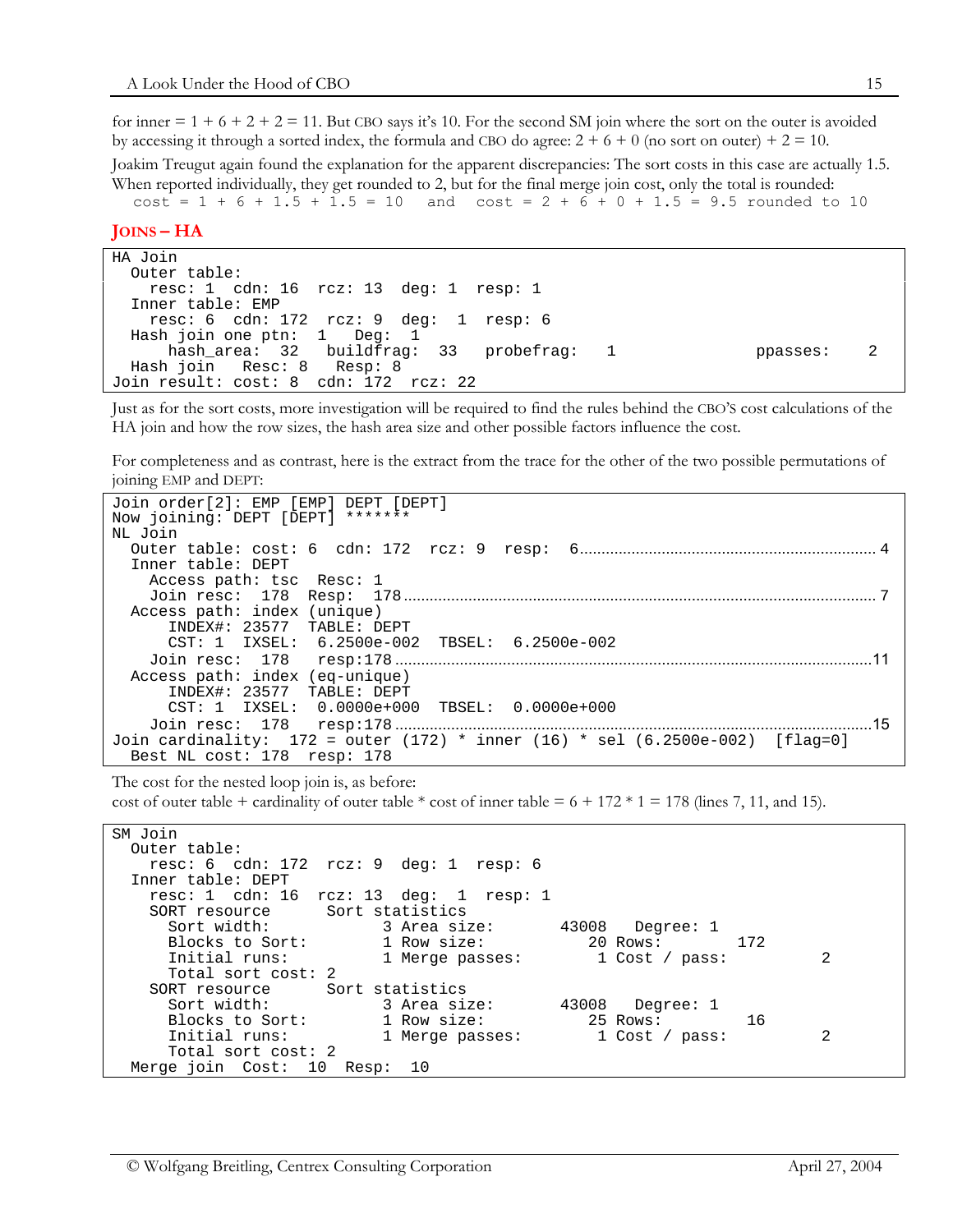The merge join cost without index access for the outer table, i.e. with sorts on both tables, is the same as in the previous permutation. This should not come as a surprise as this kind of SM join is symmetrical and independent of the join order. Both tables are accessed by their individually cheapest method and sorted.

```
SM Join (with index on outer) 
  Access path: index (no sta/stp keys) 
      INDEX#: 23576 TABLE: EMP 
      CST: 448 IXSEL: 1.0000e+000 TBSEL: 1.0000e+000 
  Outer table: 
    resc: 448 cdn: 172 rcz: 9 deg: 1 resp: 448 
  Inner table: DEPT 
    resc: 1 cdn: 16 rcz: 13 deg: 1 resp: 1 
                     Sort statistics
      Sort width: 3 Area size: 43008 Degree: 1 
     Blocks to Sort: 1 Row size: 25 Rows: 16<br>
Initial runs: 1 Merge passes: 1 Cost / pass:
     Initial runs: 1 Merge passes: 1 Cost / pass: 2
      Total sort cost: 2 
  Merge join Cost: 451 Resp: 451
```

| HA Join                                        |         |                |          |  |
|------------------------------------------------|---------|----------------|----------|--|
| Outer table:                                   |         |                |          |  |
| resc: $6$ cdn: 172 rcz: $9$ deg: $1$ resp: $6$ |         |                |          |  |
| Inner table: DEPT                              |         |                |          |  |
| resc: 1 cdn: 16 $rcz$ : 13 deq: 1 $resp$ : 1   |         |                |          |  |
| Hash join one ptn: $1$ Deq: $1$                |         |                |          |  |
| hash area: 32 buildfrag: 33 probefrag:         |         | $\overline{1}$ | ppasses: |  |
| Hash join Resc: 8                              | Resp: 8 |                |          |  |

For the hash join, too, the cost calculation and result are the same as in the other permutation.

## **MULTI-TABLE JOINS**

The simple example of the EMP and DEPT table join which has been used to exemplify the different cost calculations by the CBO is not well suited to demonstrate how the optimizer evaluates all possible permutations of the base tables. The following is real-life SQL, not a made up example:

```
SELECT A.ACCOUNT, SUM(A.POSTED TOTAL AMT)
from PS_PCR_LEDSUM_OP A 
   , PSTREESELECT06 L1 
   , PSTREESELECT10 L 
where A.LEDGER='XXXXXXX' 
   and A.FISCAL_YEAR=1998 
   and A.ACCOUNTING_PERIOD BETWEEN 1 and 12 
  and A.CURRENCY CD IN (' ', 'CAD')
   and A.PCR_TREENODE_DEPT='YYYYYYYY' 
   and A.STATISTICS_CODE=' ' 
   and L1.SELECTOR_NUM= 7423 
   and A.ACCOUNT=L1.RANGE_FROM_06 
   and (L1.TREE_NODE_NUM BETWEEN 1968278454 and 1968301256 
    OR L1.TREE NODE NUM BETWEEN 1968301263 and 1968301270
     OR L1.TREE_NODE_NUM BETWEEN 1968867729 and 196888696 
     OR L1.TREE_NODE_NUM BETWEEN 1969156312 and 1969207615) 
   and L.SELECTOR_NUM= 7432 
   and A.DEPTID=L.RANGE_FROM_10 
   and L.TREE_NODE_NUM BETWEEN 1692307684 and 1794871785 
group by A.ACCOUNT
```
It joins 3 tables, enough to have some permutations of join orders to consider (6), but not so many that one gets lost following the trail. With 4 tables, there would be 24 permutations, with 5 tables 120 permutations, …. In general, there are n! ( n faculty ) possible permutations to join n tables, so the number of permutations – and the cost and time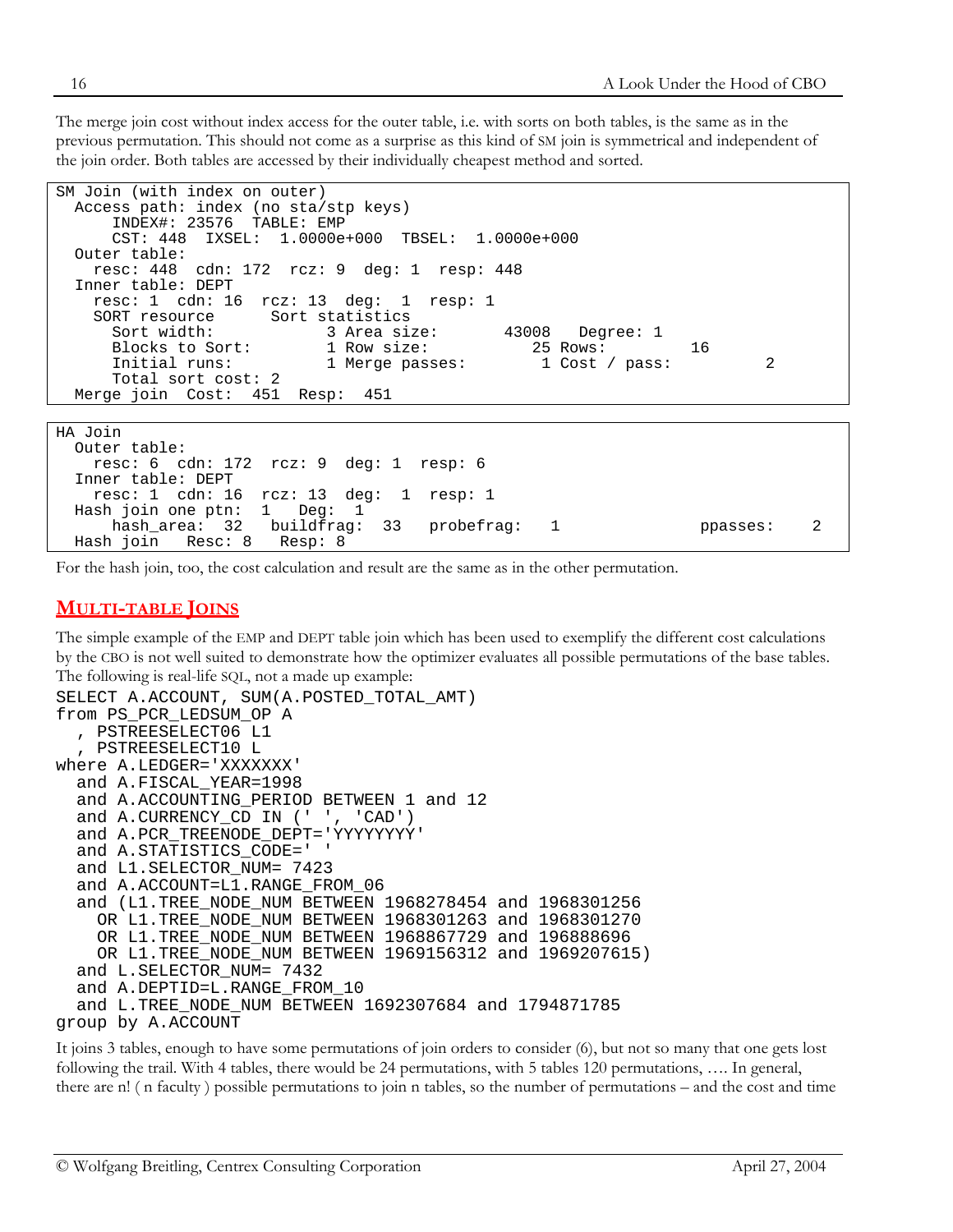to evaluate them – rises dramatically as the number of tables in the SQL increases. The init.ora parameter "optimizer\_max\_permutations" can be used to limit the number of permutations the CBO will evaluate.

There are also plenty of predicates to give rise to many different base table access considerations. But we are not going to go into those details. I only want to demonstrate the join permutations. Here are the best cost plans for each base table:

TABLE: PS\_PCR\_LEDSUM\_OP ORIG CDN: 683620 CMPTD CDN: 29 BEST\_CST: 467.00 PATH: 4 Degree: 1 TABLE: PSTREESELECT06 ORIG CDN: 125263 CMPTD CDN: 1 BEST CST: 33.00 PATH: 2 Degree: 1 TABLE: PSTREESELECT10 ORIG CDN: 238504 CMPTD CDN: 129 BEST CST: 3.00 PATH: 4 Degree: 1

Here are the schematics and costs of the join permutations:



*Tree diagrams of 3-table join permutations* 

Only the top left plan is costed out completely. All the others were abandoned once their costs exceeded 105, the best cost so far. Here is a quick run down for each plan:

- Top left: L1, with a base cost of 33 and a cardinality of 1, is joined with A (base cost 66) in a NL join, The cost of that row source is  $33 + 1*66 = 99$  with an expected cardinality of 1. This is joined to L, again in a NL join, for a cost of  $99 + 1*3 = 102$ . The final cost of 3 for a total of 105 is for the group by sort. Why is the cost of accessing  $A - 66 -$  so much lower than the 467 shown previously and used in all the other plans? Because that is using an index on a join column, which is only applicable in this situation.
- Top middle L1 is joined with L at a cost of  $33 + 1*3 = 36$  and a cardinality of 129. This row source is then joined to A in a HA join for a cost of  $36 + 467 +$  the cost of the hash join operation. Since  $36 + 467$  is already  $> 105$ , the plan is abandoned. The join index used in the prior plan is available here as well, but the NL join would have a cost of 36  $+$  129 $*$ 66 = 8550, so the HA join was cheaper.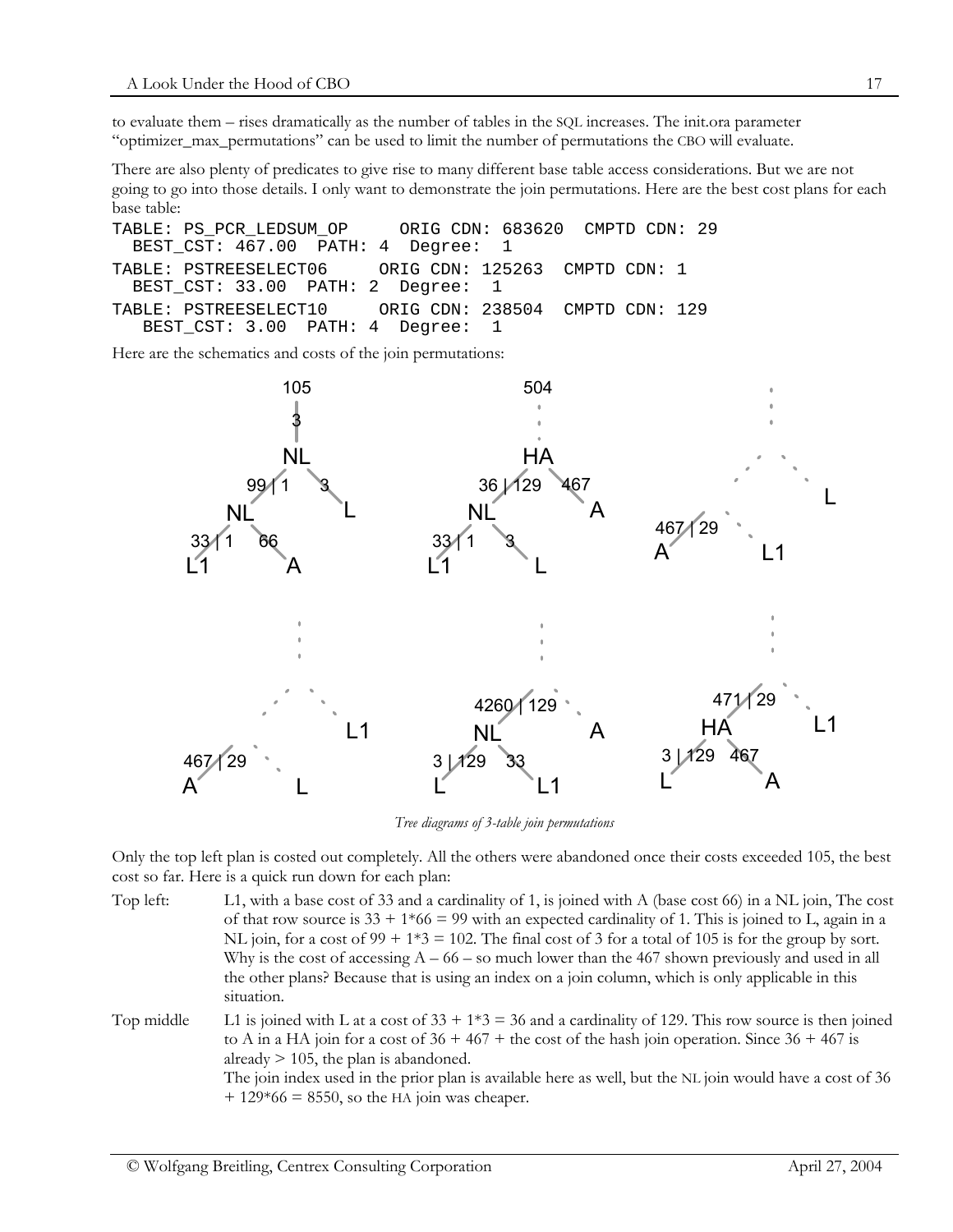| Top right                 | Just the base access of A is already costlier than the best plan so far.                                                    |
|---------------------------|-----------------------------------------------------------------------------------------------------------------------------|
| Bottom left               | Just the base access of A is already costlier than the best plan so far.                                                    |
| Bottom midle              | L is joined with L1 in an NL join for a cost of $3 + 129*33 = 4260$ and an estimated cardinality of<br>129. Plan abandoned. |
| Bottom right              | L is joined with A in a HA join at a cost of $3 + 467 + 1$ (hash join cost) = 471. Plan abandoned.                          |
| with the plan tree above. | And this is the explain plan for the statement. Compare the operations, estimated cardinalities and cost accumulation       |

| cost |              | card operation                                         |
|------|--------------|--------------------------------------------------------|
|      |              |                                                        |
| 105  |              | 1 SELECT STATEMENT                                     |
| 105  |              | SORT GROUP BY                                          |
| 102  |              | NESTED LOOPS                                           |
| 99   |              | NESTED LOOPS                                           |
| 33   | $\mathbf{1}$ | TABLE ACCESS FULL PSTREESELECT06                       |
| 66   | 29           | TABLE ACCESS BY LOCAL INDEX ROWID PS_PCR_LEDSUM_OP:6-6 |
| 2    | 29           | INDEX RANGE SCAN PS PCR LEDSUM OP ACC: 6-6             |
|      | 129          | INDEX RANGE SCAN PSAPSTREESELECT10                     |

# **CONCLUSION**

If you take one piece of advice from this paper then this:

Pay close attention to the cardinality values in an explain plan

Wrong estimates by the CBO for the cardinalities can have a devastating effect on the choice of access plan and the performance of the SQL statement. Assuming for the moment that the estimate of cardinality 1 for table PSTREESELECT06 (line5) in the plan above is incorrect and too low, then that would invalidate the entire plan costs and perhaps make the optimizer choose a different, and better, plan. Armed with the knowledge of how the CBO arrived at this number you know what to change in order to help the optimizer make a better assumption: the filter factor of the combined predicates on this table, i.e. ultimately the densities and NDVs of the predicate columns. Here are some means of doing that:

- using histograms on some columns and experiment with the sizes (number of buckets). Even if the histogram data itself is never used, the density for a column with a histogram changes. Generally, collecting a value-based histogram for a column reduces its density by orders of magnitude, whereas collecting a height-based histogram increases the density as long as the number of buckets is less than NDV/2 of the column. If the number of buckets is greater than NDV/2 then the density decreases.
- Deleting the statistics of a column – now possible with the DBMS\_STATS procedure – an index or an entire table and let the optimizer use the default densities.
- "Seeding" a table with rows that artificially either increase the cardinality of a column more than the cardinality of the table and thus lower its density, or increase the cardinality of the table without changing the cardinality of the column and thus raise the column's density.
- Using brute force and setting the density. This is possible as of Oracle 8.0 with the advent of DBMS\_STATS.SET\_xxx\_STATS. I recommend using EXPORT\_TABLE\_STATS to export the statistics into a STATTAB table, modify the value(s) there, and then import the statistics back into the dictionary. Of course you'll make two exports – one into a "work" STATID and one into a "backup" STATID so that you can restore the original statistics in case the change does not have the desired effect. Another possibility is to use export with rows=no. It generates the DDL for the table including DBMS\_STATS.SET\_xxx\_STATS statements to restore the statistics on import. You can then modify the statements to achieve the desired change of statistics. As long as you keep the original you also have a way to backout the changes if necessary. If you do not get an ANALSTATS set of SQL statements in the export dump then the NLS\_LANG setting did not match that of the server, or the table had no statistics.